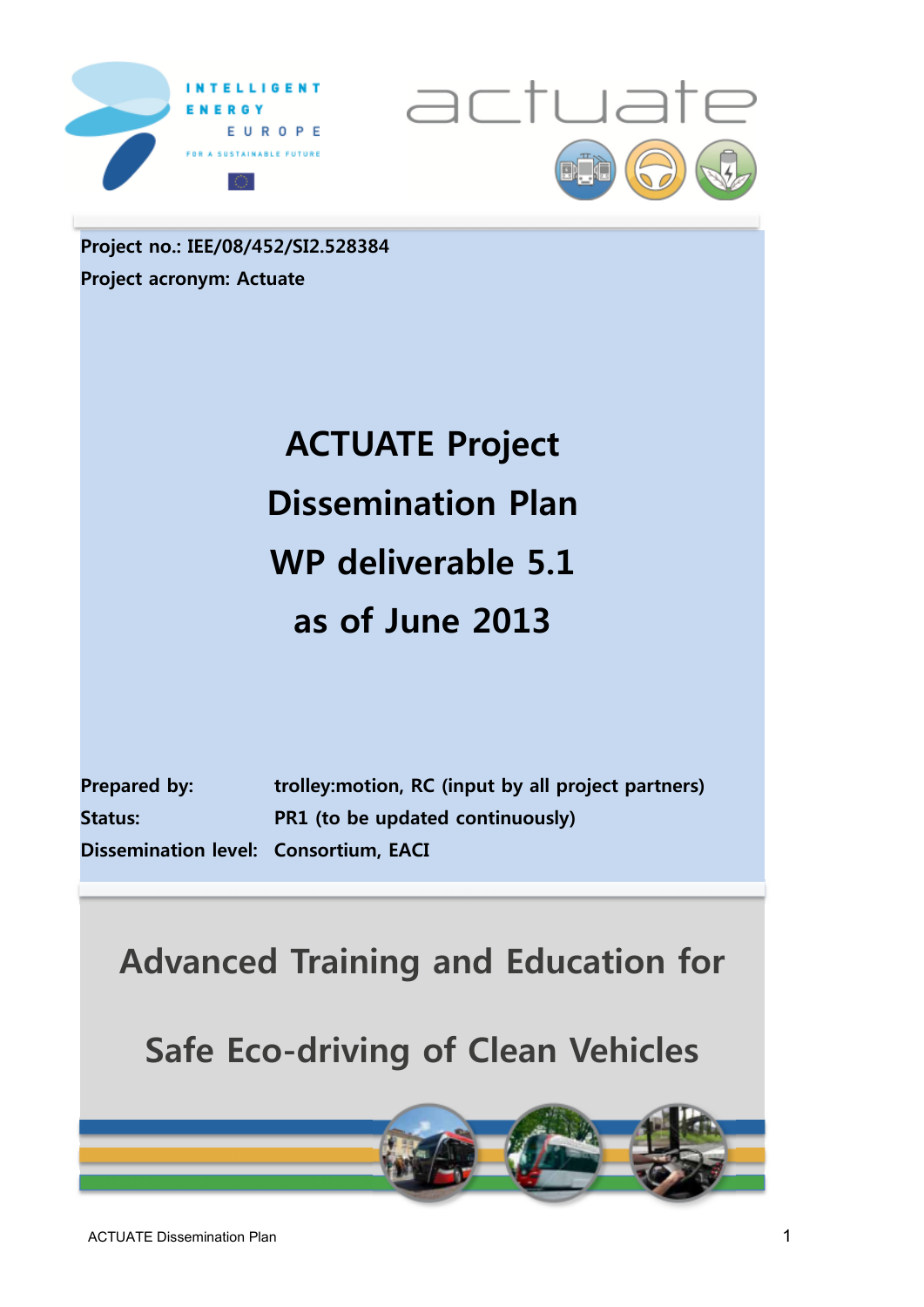# **Table of Contents**

| $\mathbf{1}$     |                                                                            |  |
|------------------|----------------------------------------------------------------------------|--|
| 1.1              |                                                                            |  |
| 1.2              |                                                                            |  |
| 1.3              |                                                                            |  |
| 1.4              |                                                                            |  |
| 1.5              |                                                                            |  |
| 1.6              |                                                                            |  |
| $\boldsymbol{2}$ | Target Audience: Who should be informed / involved?  10                    |  |
| 2.1              |                                                                            |  |
| 2.2              |                                                                            |  |
| 3                |                                                                            |  |
| 4                |                                                                            |  |
| 4.1              |                                                                            |  |
| 4.2              |                                                                            |  |
| 4.3              |                                                                            |  |
| 5                |                                                                            |  |
| 5.1              |                                                                            |  |
| 5.2              |                                                                            |  |
| 5.3              |                                                                            |  |
| 5.4              |                                                                            |  |
| 5.5              |                                                                            |  |
| 5.6              |                                                                            |  |
| 5.7              |                                                                            |  |
| 5.8              |                                                                            |  |
| 6                | Risk Assessment and evaluation of the project's dissemination activities23 |  |
| 6.1              |                                                                            |  |
| 6.2              |                                                                            |  |
| $\overline{7}$   |                                                                            |  |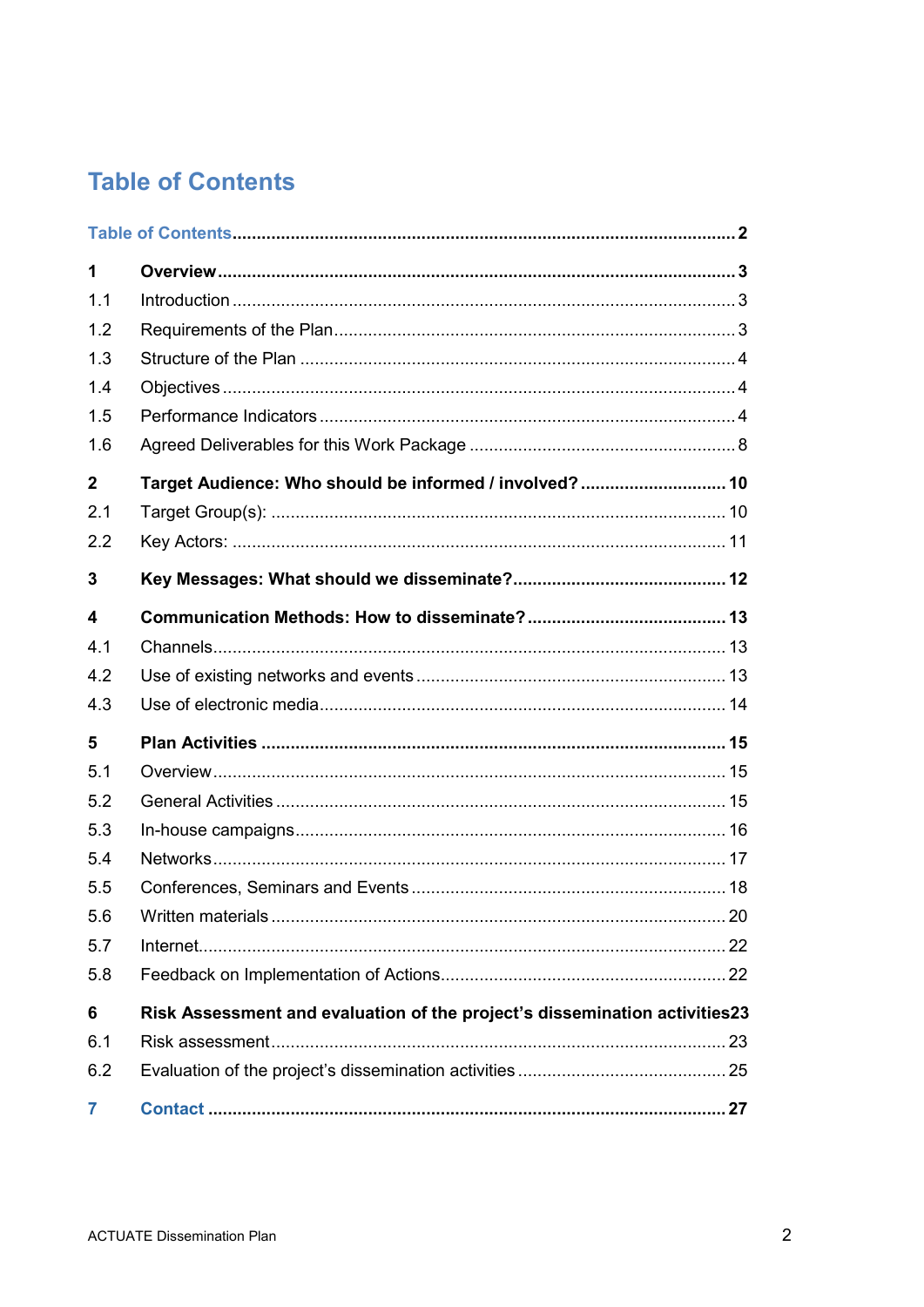# **1 Overview**

## **1.1 Introduction**

The communication and dissemination tasks primarily address the main target audience of the ACTUATE project, listed in the Description of the Action.

A wide variety of communication and dissemination actions is therefore planned within ACTUATE. In all activities connected with this communication plan we will ensure that those activities are carried out within the framework of the Intelligent Energy Europe programme (IEE) and that all materials carried out will comply with the requirements of the European **Commission** 

This Communications and Dissemination Plan has been developed at the outset of the project and identifies opportunities and actions for each of the partners as well as European wide dissemination of the findings and recommendations from the project. Whilst the Plan itself will remain a 'live' document and will be updated periodically during the project, it is scheduled as a deliverable by 31 July 2012 (project month 3). Fine tuning of the document will follow up after discussion with all partners during the  $2<sup>nd</sup>$  Consortium Meeting in December 2012 and after receiving input based on the internal progress reporting by partners. The Dissemination Plan is a "living" document and will be reviewed and updated on a regular basis, usually with the internal progress reporting input.

## **1.2 Requirements of the Plan**

The Dissemination Plan will provide the context for developing an Action Plan for each partner using common template. Dissemination by partners is likely to include:

- Prepare Dissemination Plan for each partner using a common template/ questionnaire
- Develop and implement an ongoing programme of engagement with key target groups (in conjunction with other Work Packages)
	- o Identify priority target groups for ACTUATE
	- o Develop and follow up database of key contacts in target groups
	- o Identify existing networks used by these target groups in each partner country
- Prepare training / other materials
- Presentations at national and international conferences
- Submission of articles for publication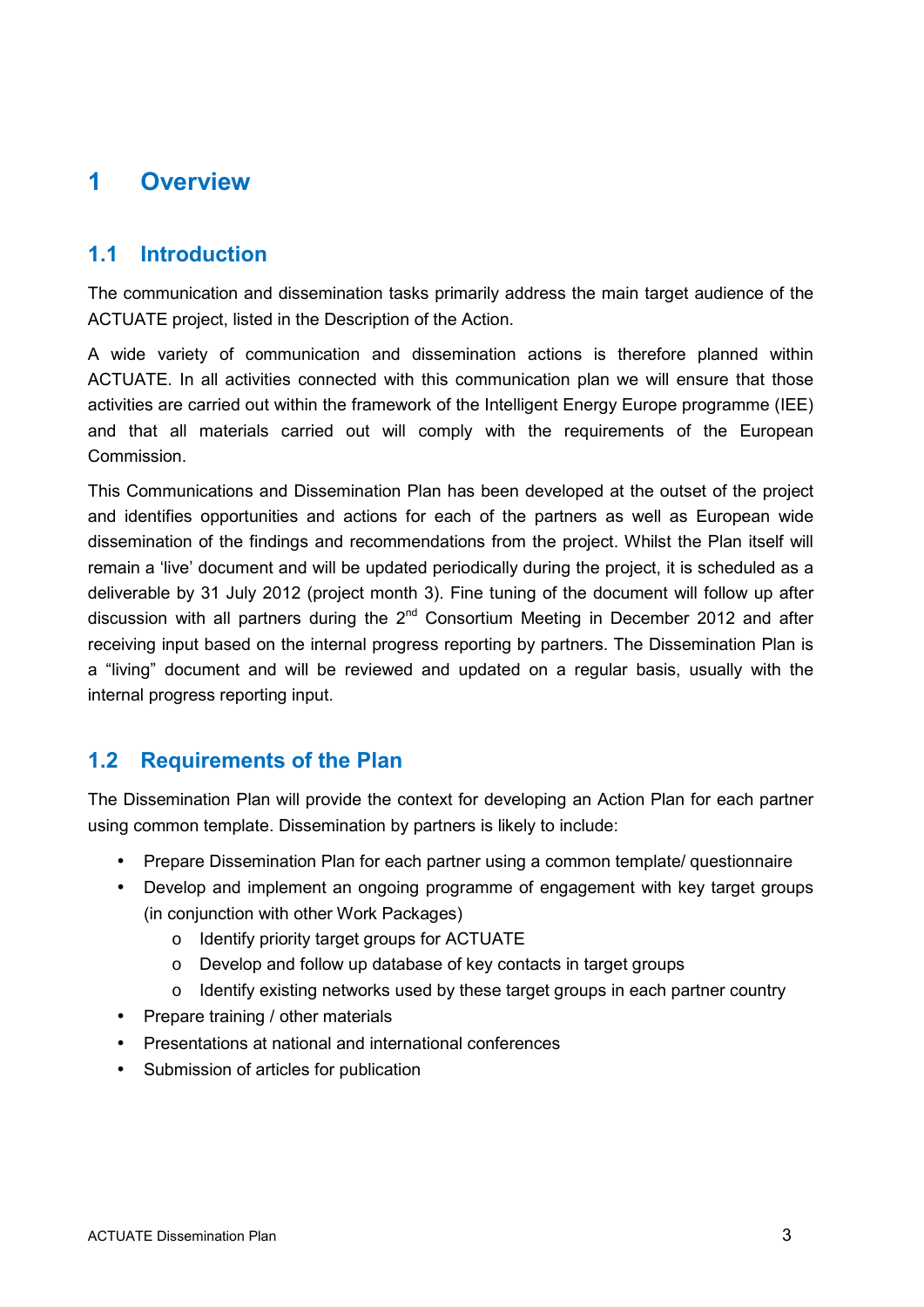## **1.3 Structure of the Plan**

The first part of this Plan discusses the key elements that will need to be brought together for an effective dissemination strategy: Chapter 2 considers the target audience whom we will need to keep informed or involve, whilst Chapter 3 then identifies some of the key messages that we will disseminate to these groups. The range of channels we expect to use for this are discussed in Chapter 4.

The remainder of the Plan then addresses communication activities planning, with Chapter 5 detailing the Plan activities and Chapter 6 covering Risk Assessment and Evaluation of the project's dissemination activities.

### **1.4 Objectives**

Below are the specific objectives identified in the Description of the Action (p.36) related to this Work Package:

- Promote safe eco-driving trainings for clean vehicles as energy efficient and cost efficient means for public transport operators
- Provide easily graspable information on the ACTUATE project and results to the right target groups, at the right time and via appropriate channels
- Consider the local, national and European dimension of the project
- Address different stakeholders and users in a tailored way
- Involve European networks inside the consortium and beyond
- Raise awareness about the potential of safe eco-driving training for clean vehicles across Europe
- Feed European initiatives (e.g. ELTIS, Clean Vehicle Portal) with project results

## **1.5 Performance Indicators**

The Description of the Action includes a number of Performance Indicators (p.8) that directly relate to communication and dissemination activities. For reference, the respective indicators are reproduced below and underlined: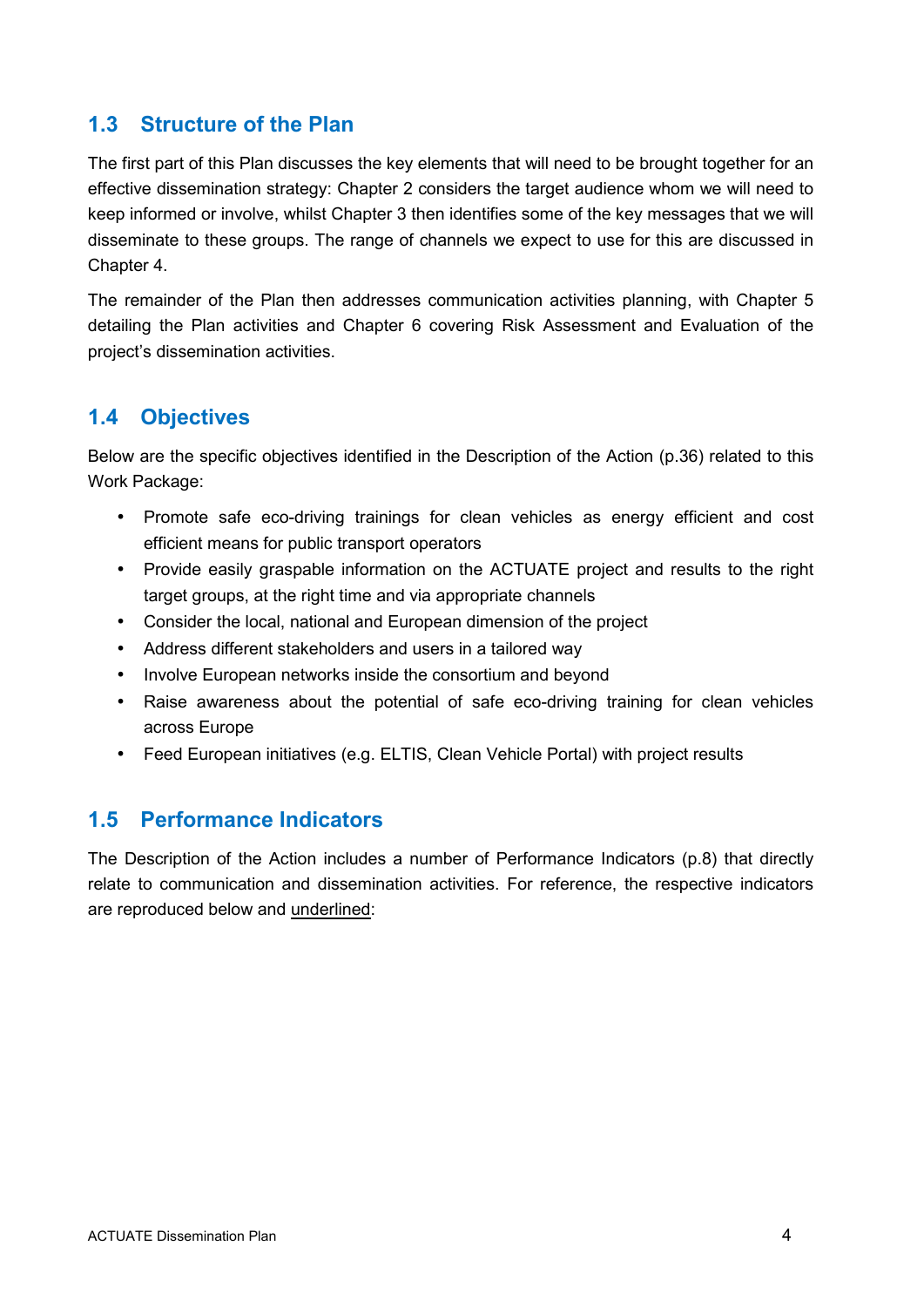#### **(a) Overview tables of outcomes and impacts**

**Specific Objectives, Key Outputs and Outcomes within the duration of the action:**

| <b>Specific</b><br>Objective(s) of<br>your proposal                                                                                                                                             | <b>Key Outputs (products and services) including</b><br>their quantification where appropriate                                                                                                                                                                                                                                                                                                                                                                                                                                                                                                       | <b>WPs</b>      | <b>Outcomes (with quantified SMART</b><br>performance indicators)                                                                                                                                                                                                                                                                                                                                                                                                                                                                        | <b>Means of</b><br>monitoring                                                                                                                                                                          |
|-------------------------------------------------------------------------------------------------------------------------------------------------------------------------------------------------|------------------------------------------------------------------------------------------------------------------------------------------------------------------------------------------------------------------------------------------------------------------------------------------------------------------------------------------------------------------------------------------------------------------------------------------------------------------------------------------------------------------------------------------------------------------------------------------------------|-----------------|------------------------------------------------------------------------------------------------------------------------------------------------------------------------------------------------------------------------------------------------------------------------------------------------------------------------------------------------------------------------------------------------------------------------------------------------------------------------------------------------------------------------------------------|--------------------------------------------------------------------------------------------------------------------------------------------------------------------------------------------------------|
| 1. To contribute to<br>European criteria<br>and standards for<br>energy efficient<br>driving and<br>formal bus driver<br>qualification;                                                         | Report on minimum criteria and learning<br>outcomes for safe eco-driving trainings for clean<br>vehicles with an emphasis on the current<br>national frameworks for vocational professional<br>driver trainings and qualification systems<br>Introduction strategy and scenarios for safe eco-<br>driving to public transport operators according to<br><b>European Qualifications Framework</b><br>Workshop on learning outcomes and<br>introduction strategy with external experts and<br>stakeholders<br>Concept for standardisation of safe eco-driving<br>in future driving licence exams;      | WP <sub>2</sub> | • Standardisation bodies in the ACTUATE<br>partner countries DE, AT, CT and IT will<br>consider integrating energy efficient<br>driving for drivers of clean public<br>transport vehicles as part of national<br>frameworks for vocational professional<br>driver trainings and qualification systems;<br>" Visit of 5 EQF National Contact Points<br>(NCP) to contribute to the European<br>Qualifications Framework (EQF) and to<br>provide inputs to National Qualifications<br>Frameworks (NQFs) based on learning<br>outcomes;      | Participation of EQF<br>NCP <sub>s</sub> and<br>standardisation<br>bodies in the first<br>thematic workshop;<br>Visits of EQF NCPs<br>Internal and policy<br>documents of<br>standardisation<br>bodies |
| 2. To enhance the<br>quality of formal<br>bus /tram driver<br>training and<br>expand the<br>training to the<br>special<br>requirements for<br>drivers of clean<br>public transport<br>vehicles; | 10 training concepts for different clean vehicle<br>types (tram, trolleybus, hybrid bus and<br>trolleybuses with supercapacitor)<br>Workshop for approval of training concepts<br>e.<br>10 sets of training materials in 6 languages<br>according to clean vehicle types in operation in<br>the corresponding cities<br>· 4 eLearning modules for safe eco-driving for<br>different types of clean vehicles<br>"Starter Kit" for safe eco-driving, and business<br>plan for commercial exploitation<br>Report regarding the validation of training<br>concepts by national authorities competent for | WP3             | • Official (local / national)<br>acknowledgement and acceptance of the<br>training concepts, tools and materials;<br>• Training materials respond to the needs<br>of the drivers to effectively enhance their<br>driving behaviour and evaluated by more<br>than 1.000 drivers<br>• ACTUATE training materials set the<br>standard for training and qualification<br>programmes at the PT operators;<br>· e-learning modules will be accessible to<br>the target group (PT operators) and at<br>least 10 more PT operators will make use | certified training<br>concepts<br>questionnaire-based<br>qualitative<br>assessment of<br>training materials<br>Monitoring of e-                                                                        |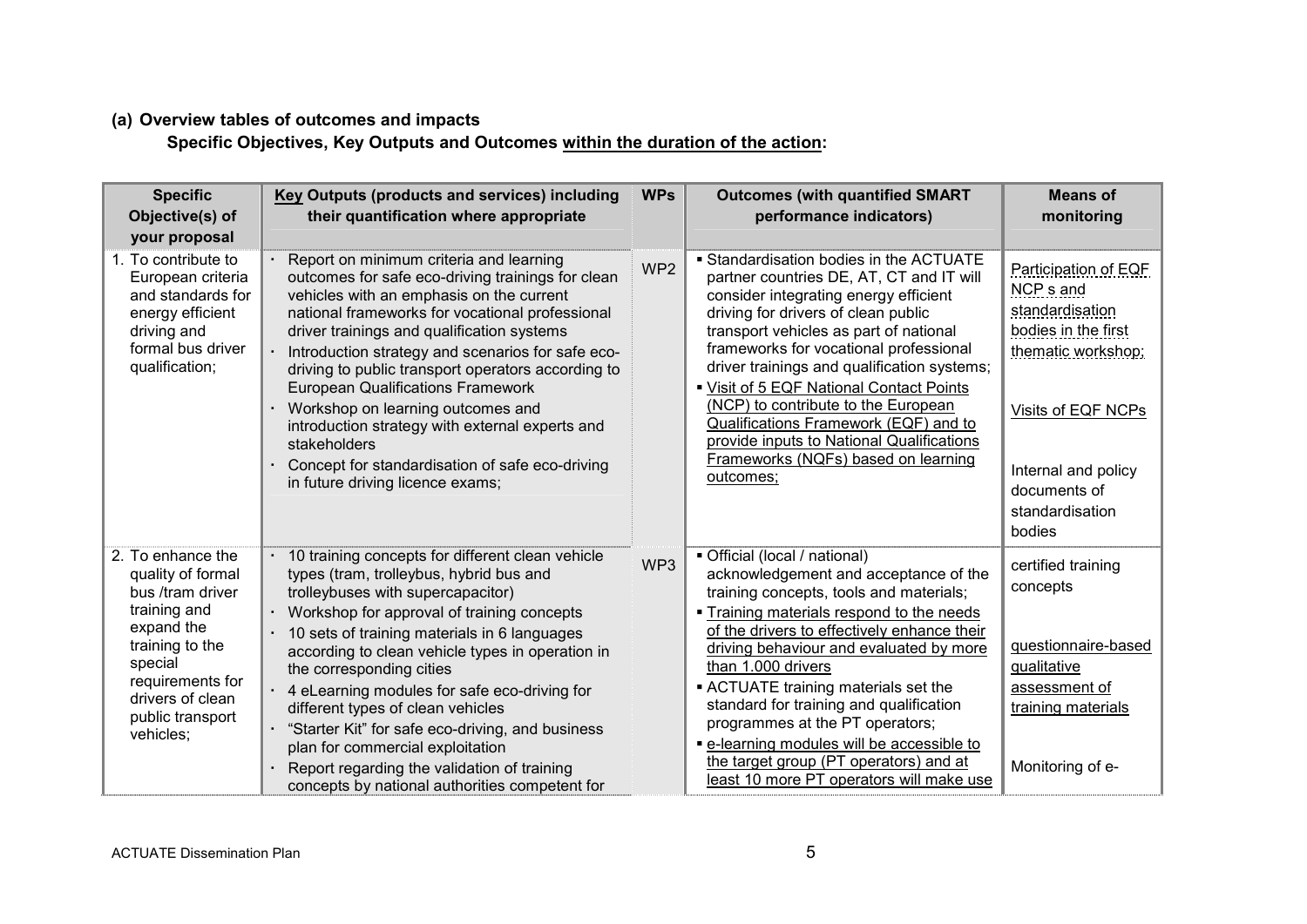| <b>Specific</b><br>Objective(s) of<br>your proposal                                                                                      | <b>Key Outputs (products and services) including</b><br>their quantification where appropriate                                                                                                                                                                                                                                                                                                                                                                                                                                                                                                                                                                                                                                                                                        | <b>WPs</b>      | <b>Outcomes (with quantified SMART</b><br>performance indicators)                                                                                                                                                                                                                                                                                                                                                                                                                                                                                                                                                                                                                                                                                                                                                                                                                                                        | <b>Means of</b><br>monitoring                                                                                                                                         |
|------------------------------------------------------------------------------------------------------------------------------------------|---------------------------------------------------------------------------------------------------------------------------------------------------------------------------------------------------------------------------------------------------------------------------------------------------------------------------------------------------------------------------------------------------------------------------------------------------------------------------------------------------------------------------------------------------------------------------------------------------------------------------------------------------------------------------------------------------------------------------------------------------------------------------------------|-----------------|--------------------------------------------------------------------------------------------------------------------------------------------------------------------------------------------------------------------------------------------------------------------------------------------------------------------------------------------------------------------------------------------------------------------------------------------------------------------------------------------------------------------------------------------------------------------------------------------------------------------------------------------------------------------------------------------------------------------------------------------------------------------------------------------------------------------------------------------------------------------------------------------------------------------------|-----------------------------------------------------------------------------------------------------------------------------------------------------------------------|
|                                                                                                                                          | vocational training<br>Letters of acknowledgement from different<br>national authorities (responsible for professional<br>drivers according to National Education<br>Ordinance)                                                                                                                                                                                                                                                                                                                                                                                                                                                                                                                                                                                                       | WP <sub>5</sub> | of the e-learning facility;<br>"Starter Kit" will be promoted for<br>commercial exploitation (marketing after<br>the end of the project) and disseminated<br>to at least 1.500 addressee;                                                                                                                                                                                                                                                                                                                                                                                                                                                                                                                                                                                                                                                                                                                                | learning facility                                                                                                                                                     |
| 3. To demonstrate<br>the energy saving<br>potentials due to<br>capacity building<br>in energy efficient<br>driving of clean<br>vehicles; | · Training preparations with briefing documents<br>for trainees (in 4 languages) and 5 local<br>preparation meetings between management,<br>trainers and trainees<br>200 trainings of safe eco-driving of clean<br>vehicles at PT operators<br>· 1,000 clean vehicle drivers trained across<br>Europe<br>Status of management systems implemented by<br>public transport operators<br>· Thematic workshop on validation of evaluation<br>results, impacts for vocational training, licencing<br>and exams of PT drivers<br>Performance indicators reviewed and approved<br>with data sheets for monitoring energy use and<br>pollution<br>Evaluation results for trainings and improvement<br>of service quality<br>Evaluation results for energy-savings through<br>safe eco-driving | WP4             | . Pilot training of at least 1000 clean<br>vehicle drivers in approx.200 training<br>sessions with quality feedback loops (see<br>above) will set the reference for this kind<br>of trainings;<br>. Trainees will apply the training in the<br>daily operation of 500 buses and trams<br>and increase energy efficiency by 10-<br>15%;<br>• Drivers of hybrid buses will achieve 10%<br>fuel saving by eco-driving effects, which<br>will make these buses economically<br>viable for operators;<br>• Drivers of buses equipped with<br>supercaps will demonstrate the viability of<br>advanced buffer technology in relation to<br>eco-driving;<br>· enhanced comfort and safety for<br>passengers during operation with 10%<br>increase of passenger satisfaction;<br><b>Enhances safety in cases of accidents</b><br>through appropriate handling of high<br>voltage technology with decrease of<br>incidents by 15%; | Impact evaluation<br>through on-board<br>measurements, fuel<br>counters and meters<br>Passenger surveys<br>and customer<br>relation assessment<br>Incident statistics |
| 4. To upscale the<br>outcomes for<br>wider up-take at                                                                                    | Concepts for in-house campaigns to promote<br>safe eco-driving<br>· Three thematic workshops (WP2, WP3, WP4)                                                                                                                                                                                                                                                                                                                                                                                                                                                                                                                                                                                                                                                                          | WP <sub>5</sub> | . The trainings will be tested in the cities of<br>Nantes (Semitan, running 280 trams),<br>and Gdynia (PKT, running 87<br>trolleybuses) who's operators have                                                                                                                                                                                                                                                                                                                                                                                                                                                                                                                                                                                                                                                                                                                                                             | Number of trainings<br>at external public                                                                                                                             |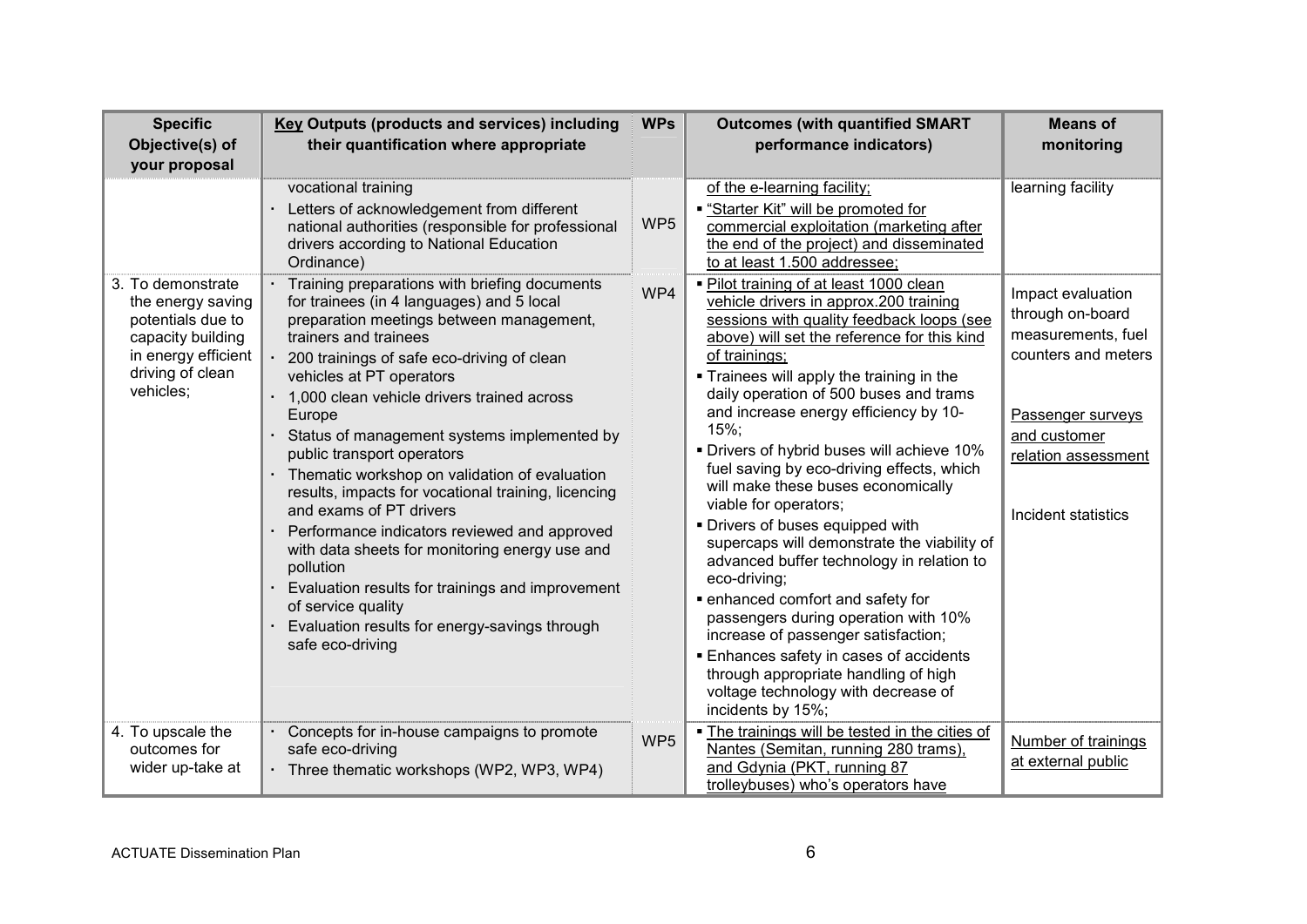| <b>Specific</b><br>Objective(s) of<br>your proposal | <b>Key Outputs (products and services) including</b><br>their quantification where appropriate                                                                                                                                                                                                                                                                                                                                                                                                                                                                                                                                                                                                                                                       | <b>WPs</b> | <b>Outcomes (with quantified SMART</b><br>performance indicators)                                                                                                                                                                                                                                                                                                                                                                                                                         | <b>Means of</b><br>monitoring                                                                                                                        |
|-----------------------------------------------------|------------------------------------------------------------------------------------------------------------------------------------------------------------------------------------------------------------------------------------------------------------------------------------------------------------------------------------------------------------------------------------------------------------------------------------------------------------------------------------------------------------------------------------------------------------------------------------------------------------------------------------------------------------------------------------------------------------------------------------------------------|------------|-------------------------------------------------------------------------------------------------------------------------------------------------------------------------------------------------------------------------------------------------------------------------------------------------------------------------------------------------------------------------------------------------------------------------------------------------------------------------------------------|------------------------------------------------------------------------------------------------------------------------------------------------------|
| European levels;                                    | with participation of interested external<br>organisations and experts<br>Project dissemination at 12 national and<br>European events<br>(Local/European) project dissemination in the<br>framework of the yearly Sustainable Energy and<br><b>Mobility Weeks</b><br>General and specific project dissemination<br>materials<br>Web based knowledge base for download of<br>trainings and e-learning modules<br>Report about networking activities and<br>attendance of (international) events<br>Integration of training material and eLearning<br>modules into "ebus" portal of TrolleyMotion<br>Integration of safe eco-driving information<br>(evaluation results) into clean vehicle portal as<br>additional information per clean vehicle type |            | signed a Letter of Support.<br>• Involvement of external organisations<br>and experts will lead to a multiplier effect<br>with raising interest for training in 10<br>external organisations (PT operators);<br>Addressing 1.500 general transport<br>professionals with "starter kit" for the<br>need of standardised quality<br>management including energy efficient<br>driving;<br>Various multiplier portals disseminate the<br>training materials with at least 3.000<br>downloads; | transport operators<br>Participation of<br>external<br>organisations in<br>thematic workshops<br>Mailings to transport<br>professionals<br>Webcounts |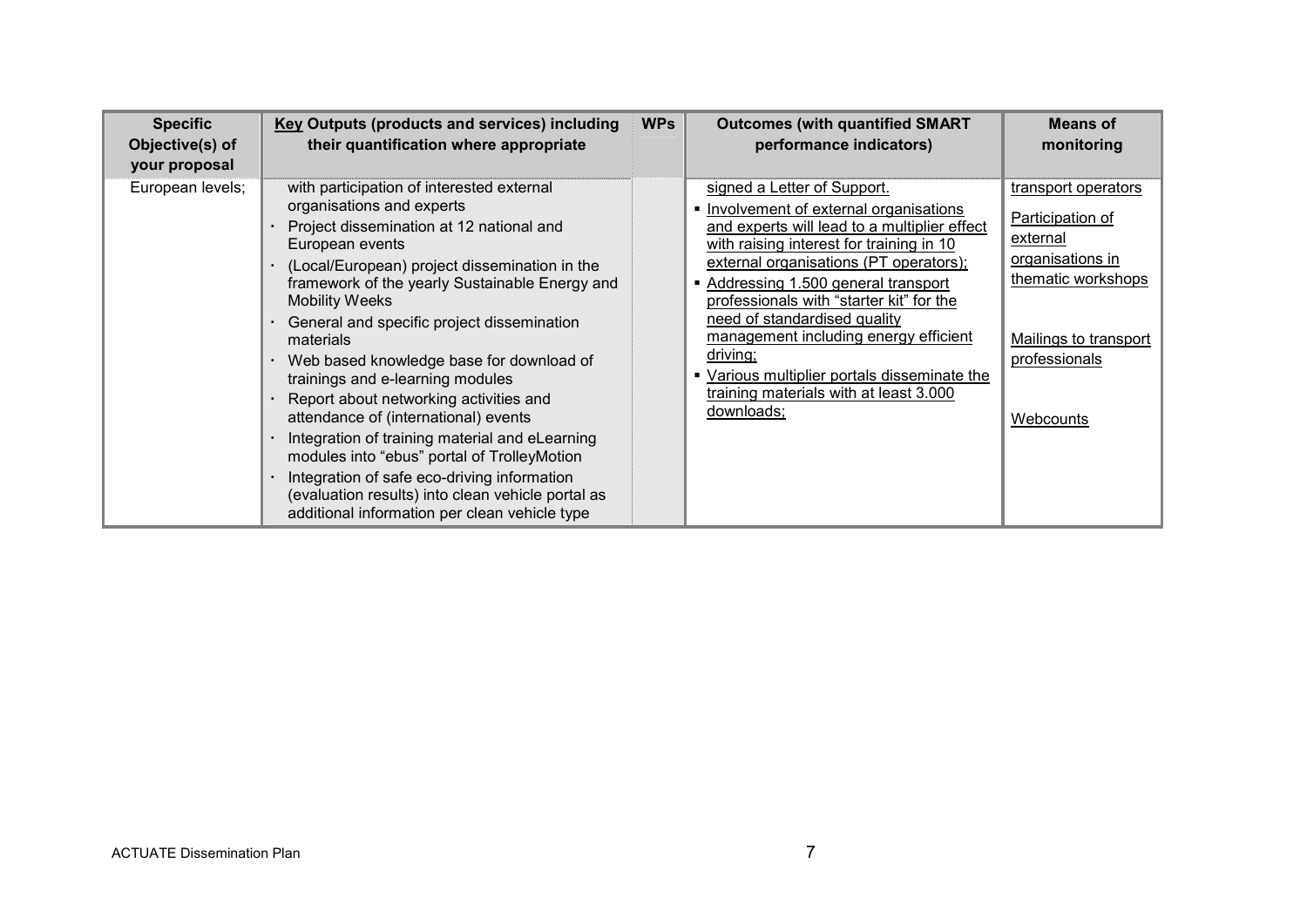The highlighted quantifications of success given above may need to be refined to reflect the situation in each partner organisation. To meet the objectives, several communication activities need to be combined. The scale and scope of these activities are outlined in Chapter 5.

Preparation and realisation of these communication activities will involve each partner reviewing the main elements of this Dissemination Plan with regard to their own situation; selecting the key messages and identifying the most appropriate channels of communication.

# **1.6 Agreed Deliverables for this Work Package**

The tasks, outputs and deliverables defined for this Work Package are listed in Chapter 4.3 *Overview Lists of Deliverables of the Description of the Action* (p.43) of *Annex I* of the *Description of the Action*.

The following table itemizes the deliverables specified for this Work Package and their due dates.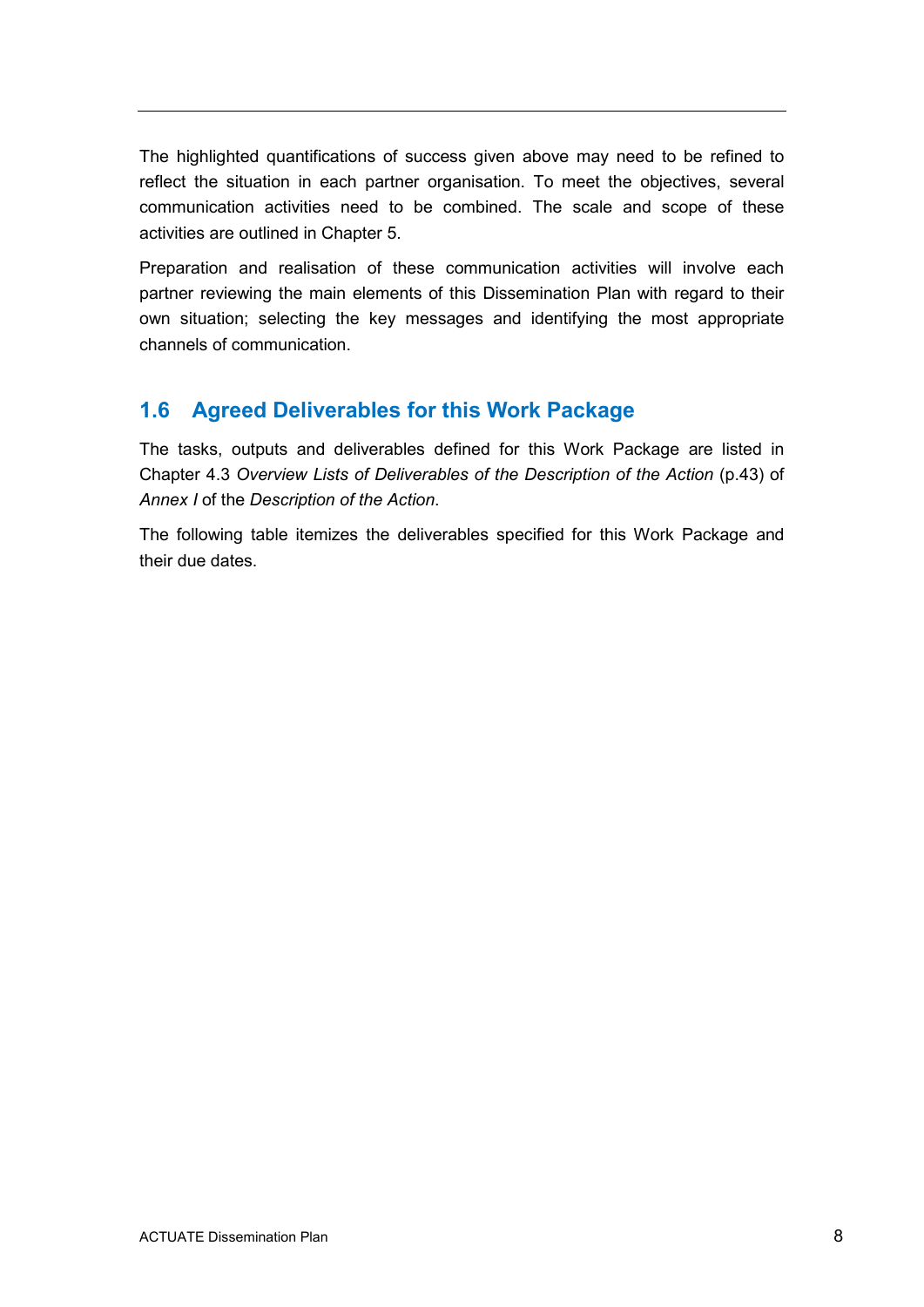#### *Agreed Deliverables for WP5 – relevant for dissemination activities*

|                  |                                                   |     |   |   |     |     | 2012     |               |           |               |       |                         |                 |     | 2013           |   |          |     |    |               |          |               |     | 2014                    |        |    |   |   |    |            |                |  |
|------------------|---------------------------------------------------|-----|---|---|-----|-----|----------|---------------|-----------|---------------|-------|-------------------------|-----------------|-----|----------------|---|----------|-----|----|---------------|----------|---------------|-----|-------------------------|--------|----|---|---|----|------------|----------------|--|
| Output no.       | <b>Title of output</b>                            | Nay | 흨 | 闫 | gur | န္တ | <b>b</b> | $\frac{3}{5}$ | <b>BC</b> | $\frac{5}{2}$ | ူမ်ိဳ | $\overline{\mathbf{g}}$ | •후              | vey | $\overline{5}$ | 闯 | gur<br>P | န္တ | ්ර | $\frac{3}{5}$ | Dec<br>D | $\frac{5}{2}$ | 을 유 | $\overline{\mathbf{B}}$ | -<br>导 | ék | 를 | 耳 | gu | <b>Gep</b> | 5 <sub>o</sub> |  |
|                  |                                                   |     |   |   |     |     |          |               |           |               | 10    |                         | 12 <sup>2</sup> | 13  | 14             |   | 15 16    | 17  | 18 | 19            |          |               |     | 20 21 22 23 24 25 26 27 |        |    |   |   | 28 | 29 30      |                |  |
| D <sub>1.2</sub> | <b>Glossy Report</b>                              |     |   |   |     |     |          |               |           |               |       |                         |                 |     |                |   |          |     |    |               |          |               |     |                         |        |    |   |   |    |            |                |  |
| D <sub>3.3</sub> | <b>Safe Eco-Driving Training Material</b>         |     |   |   |     |     |          |               |           |               |       |                         |                 |     |                |   |          |     |    |               |          |               |     |                         |        |    |   |   |    |            |                |  |
| D <sub>3.4</sub> | eLearning Modules for Safe Eco-Driving            |     |   |   |     |     |          |               |           |               |       |                         |                 |     |                |   |          |     |    |               |          |               |     |                         |        |    |   |   |    |            |                |  |
| D <sub>3.5</sub> | "Starter Kit" for Safe Eco-Driving                |     |   |   |     |     |          |               |           |               |       |                         |                 |     |                |   |          |     |    |               |          |               |     |                         |        |    |   |   |    |            |                |  |
| D <sub>5.1</sub> | <b>Dissemination Plan and Report</b>              |     |   |   |     |     |          |               |           |               |       |                         |                 |     |                |   |          |     |    |               |          |               |     |                         |        |    |   |   |    |            |                |  |
| D <sub>5.2</sub> | <b>Project Promotional Materials</b>              |     |   |   |     |     |          |               |           |               |       |                         |                 |     |                |   |          |     |    |               |          |               |     |                         |        |    |   |   |    |            |                |  |
|                  | <b>E-Newsletter</b>                               |     |   |   |     |     |          |               |           |               |       |                         |                 |     |                |   |          |     |    |               |          |               |     |                         |        |    |   |   |    |            |                |  |
| D <sub>5.3</sub> | <b>Multilingual Project Web Site</b>              |     |   |   |     |     |          |               |           |               |       |                         |                 |     |                |   |          |     |    |               |          |               |     |                         |        |    |   |   |    |            |                |  |
| D <sub>5.4</sub> | <b>Multilingual Project Leaflet</b>               |     |   |   |     |     |          |               |           |               |       |                         |                 |     |                |   |          |     |    |               |          |               |     |                         |        |    |   |   |    |            |                |  |
| D <sub>5.5</sub> | <b>Exploitation Plan</b>                          |     |   |   |     |     |          |               |           |               |       |                         |                 |     |                |   |          |     |    |               |          |               |     |                         |        |    |   |   |    |            |                |  |
| D <sub>5.6</sub> | <b>Lessons Learnt and recommendation brochure</b> |     |   |   |     |     |          |               |           |               |       |                         |                 |     |                |   |          |     |    |               |          |               |     |                         |        |    |   |   |    |            |                |  |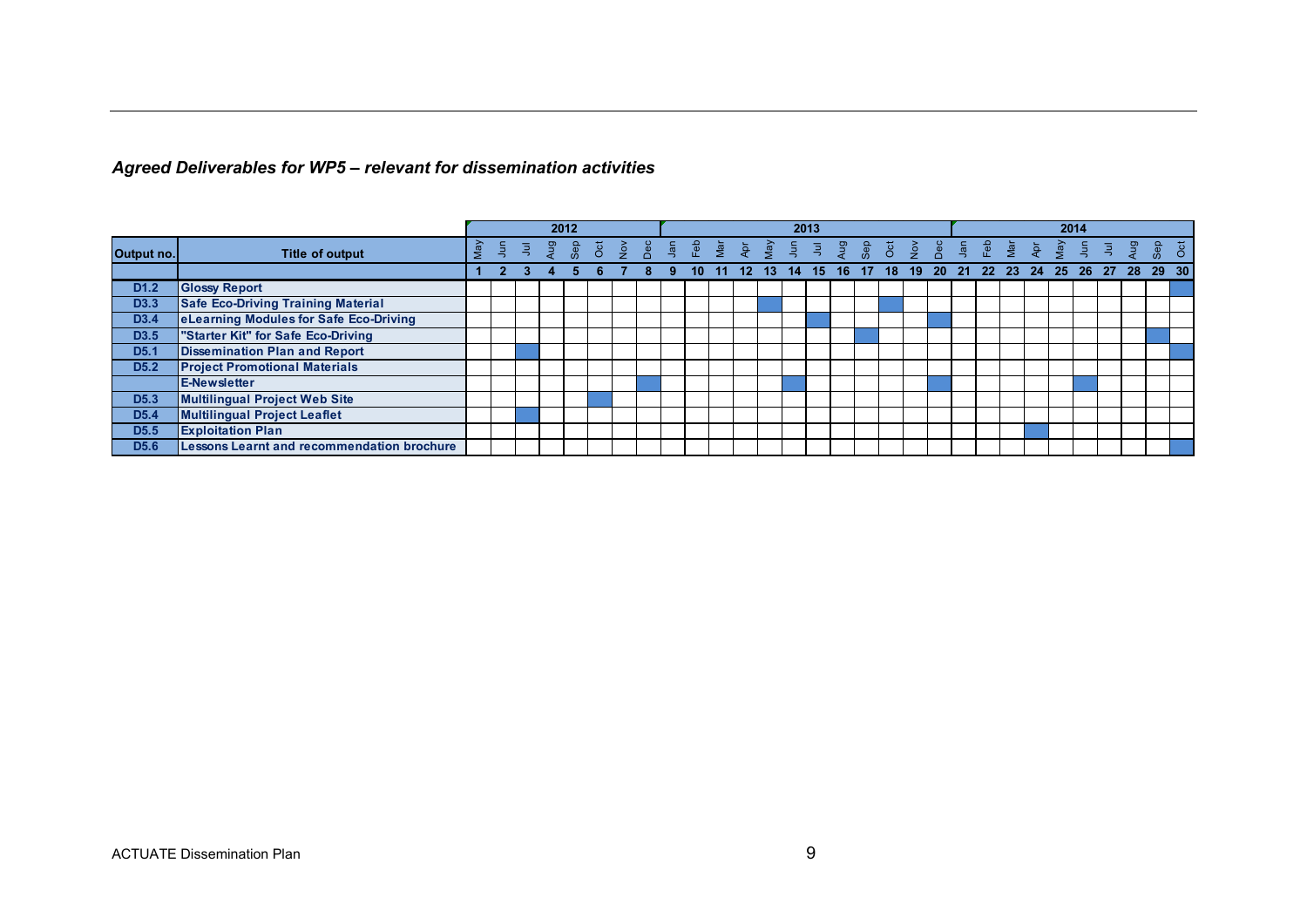# **2 Target Audience: Who should be informed / involved?**

The success of ACTUATE's dissemination work project largely depends on a precise selection of target audience. As target audience we define institutions and groups of people for whom the results of the project, its outputs and recommendations, will be an important benefit to their work. Target groups are also groups able to substantially contribute to the development and spread of safe eco-driving training and urban bus culture. Thus, it will be essential to form a close relationship to those groups, both to raise their awareness and to stimulate their involvement in the actions and the progress of ACTUATE. At the same time, those actors who already have eco-driving expertise and are involved in professional driver's education are essentially important. The target groups will be key actors for ACTUATE and involved in ACTUATE actions at various stages.

We have identified two important segments: a) target groups and b) key actors with regard to disseminating the results of the ACTUATE project: a) public transport operators, drivers of clean vehicles and the clean vehicle industry, b) driving instructors and teachers. The key messages and the communication channels used to send these out to the target audiences will vary between these groups.

# **2.1 Target Group(s):**

**Public Transport operators:** Public transport operators who will introduce clean vehicles like LVB, Leipzig (hybrid buses) or TEP, Parma (trolleybuses equipped with supercapacitors) are interested in using these vehicles to full capacity with regard to both energy-efficiency and operation efficiency. But besides some manufacturers of clean vehicles, who are offering information on potentials of eco-driving and on safety aspects, there are no trainings and training material for safe eco-driving to available. Public transport operators want to overcome this overdependence on manufacturers and are interested in trainings and training material for safe eco-driving of clean vehicles and its integration into their further education of drivers. Even for well-tried clean vehicles like trolleybuses and trams (e.g. trams newly equipped with supercapacitors) there are no specific trainings and training material for eco-driving available. Analysing this initial situation during the proposal stage with several public transport operators, 5 operators from 4 European countries want to demonstrate showcases (for trams, trolleybuses and hybrid buses), how to integrate safe eco-driving of clean vehicles into both the operation schedule and further education of their organisations.

**Drivers of clean vehicles:** Drivers of clean vehicles like hybrid buses or other e-bus types are not familiar with these new bus types and how to drive eco-friendly, as no basic or standardised training materials are available for the handling of these bus types (e.g. in Leipzig, the operator gets an 1 hour briefing regarding driving behaviour of hybrid buses and at Barnim Bus Company the introduction to trolleybuses is based on experience of older trolleybus drivers). Interviews with drivers of trams and different e-bus types during the proposal stage showed that they are highly interested in both, getting information about new e-bus types (like hybrid buses) and safe eco-driving trainings to be able to control energy-efficiency and safety of these vehicles. For trolleybus and tram drivers, dedicated trainings for safe eco-driving would upgrade their position and increase their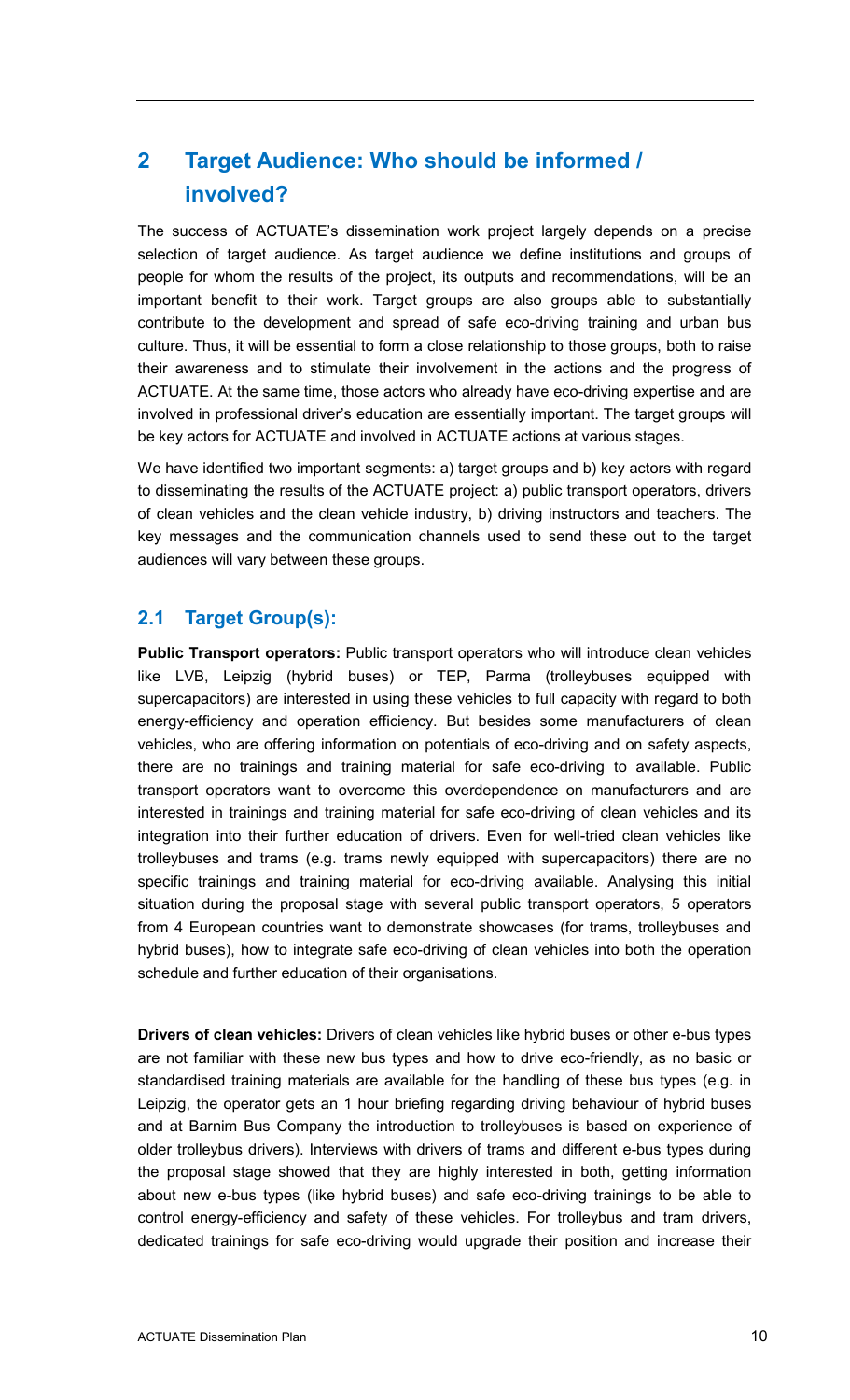motivation to drive eco-friendly, as so far only eco-driving trainings and learning materials for diesel buses are available.

**Clean vehicles industry:** The project could have an effect on the clean vehicle market, as the trainings for safe eco-driving will increase the energy-efficiency and thereby the operation efficiency of these clean vehicles, which still have high acquisition cost. Furthermore the manufacturers of clean vehicles will learn about minimum criteria for safe eco-driving trainings and can support operators by giving information about their vehicles supporting these trainings. Finally, the trainings could also be developed and offered by the manufacturers as an integrated service (like Van Hool demonstrating in cooperation with TEP in a showcase of this project). Contact to the industry members of the partner trolley:motion during the proposal stage made clear that there will be different business models or services regarding safe eco-driving training of their clean vehicles, which should base on the minimum criteria discussed and defined in the project ACTUATE.

## **2.2 Key Actors:**

**Driving instructors and teachers:** Besides the involved Public Transport operators (see above), the driving instructors and teachers of these operators and from important external organisations (DEKRA Academy, EFA) will play a crucial role for ACTUATE. They will discuss minimum criteria for safe eco-driving of clean vehicles, develop the trainings and educational material and will discuss the integration of this further education into educational frameworks (national rules or European Qualification Framework). Furthermore, a communication process about possible standardisation of safe eco-driving contents in future driving licence exams will be started. They will also develop in-house campaigns for long term effects on motivation for safe eco-driving together with the involved operators' marketing departments. Ultimately, drivers are the essential stakeholders for the success of ACTUATE, especially with respect to long term behavioural changes.

**Other interested parties** and whose opinions are likely to be valued by those decision makers. These are likely to include:

- Clean vehicle interest groups and other interested NGOs;
- eBus and tram experts;
- Mobility researchers;
- Consultancy officers;
- Educational establishments (universities);
- Media.

Whilst the media is listed as an interested party, they will be an important means to target groups in other segments and this should be reflected in the messages provided for the media.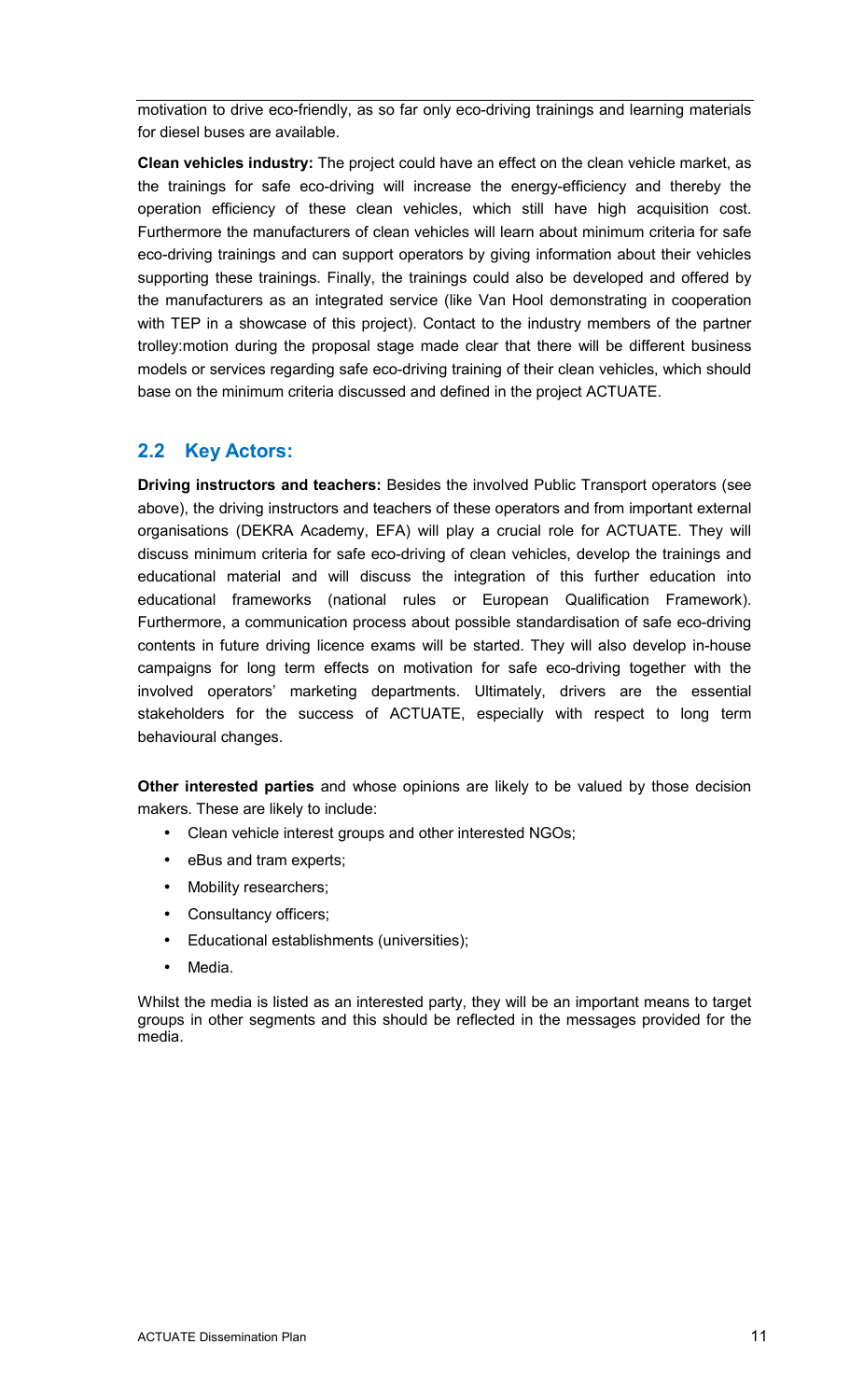# **3 Key Messages: What should we disseminate?**

Having defined the key target audiences, key messages need to be identified. These will depend on the target group and will need to address tangible benefits relevant to the respective audience. They will need to be simple and easy to understand, culturally and socially appropriate, technically correct, brief, relevant and positive.

ACTUATE will focus on 3 key arguments, which all play a crucial role in order to promote eco-driving for clean vehicles and which will be the basis for the project's/ partners' key messages:

- A. Eco-driving is economically beneficial. It has the potential to significantly reduce energy consumption (i.e. operating costs), not only in diesel-powered vehicles, but also in clean vehicles.
- B. Eco-driving is environmentally beneficial. By supporting the introduction of ecodriving trainings, ACTUATE can further exploit the energy saving potential of clean vehicles, thereby reducing air pollution and  $CO<sub>2</sub>$  emissions.
- C. Drivers are the pivotal element for better driving performance and energy saving. Driver training concepts and the accompanying training material will enable trainers and drivers to act as opinion leaders who will further disseminate knowledge about eco-driving's energy saving potential.

As a core element of the work programme the ACTUATE partners will benefit from dedicated training concepts for trams, trolleybuses, hybrid buses and ebuses (trolleybuses) with supercapacitors. These driver training concepts, together with a starter kit, free e-learning courses and golden rules for eco-driving will be the main output from the ACTUATE project and will set minimum criteria or future standards for vocational training on eco-driving clean vehicles. At the end of the project a "lessons learnt" brochure, published as in seven languages, will act as showcase to other public transport operators.

Starting from the European perspective, each partner will also identify key messages for dissemination appropriate to their own needs/country, situation etc. The messages on partner level will be finalised for the local-in-house campaigns. Examples for key messages formulated by partnership:

- "Eco-driving for a better future!" (general message; public)
- "Smart drivers eco-driving for clean and safe transport" (general message)
- "We take care of you! Safe eco-driving in L" (local message; public)
- "Our drivers make a difference!" (local message; public, management)
- "Have fun training for cool eco-driving!" (general, local; drivers)
- "You can make a difference public transport is safer, greener and more economical when you have eco-driving skills!" (local; drivers, management)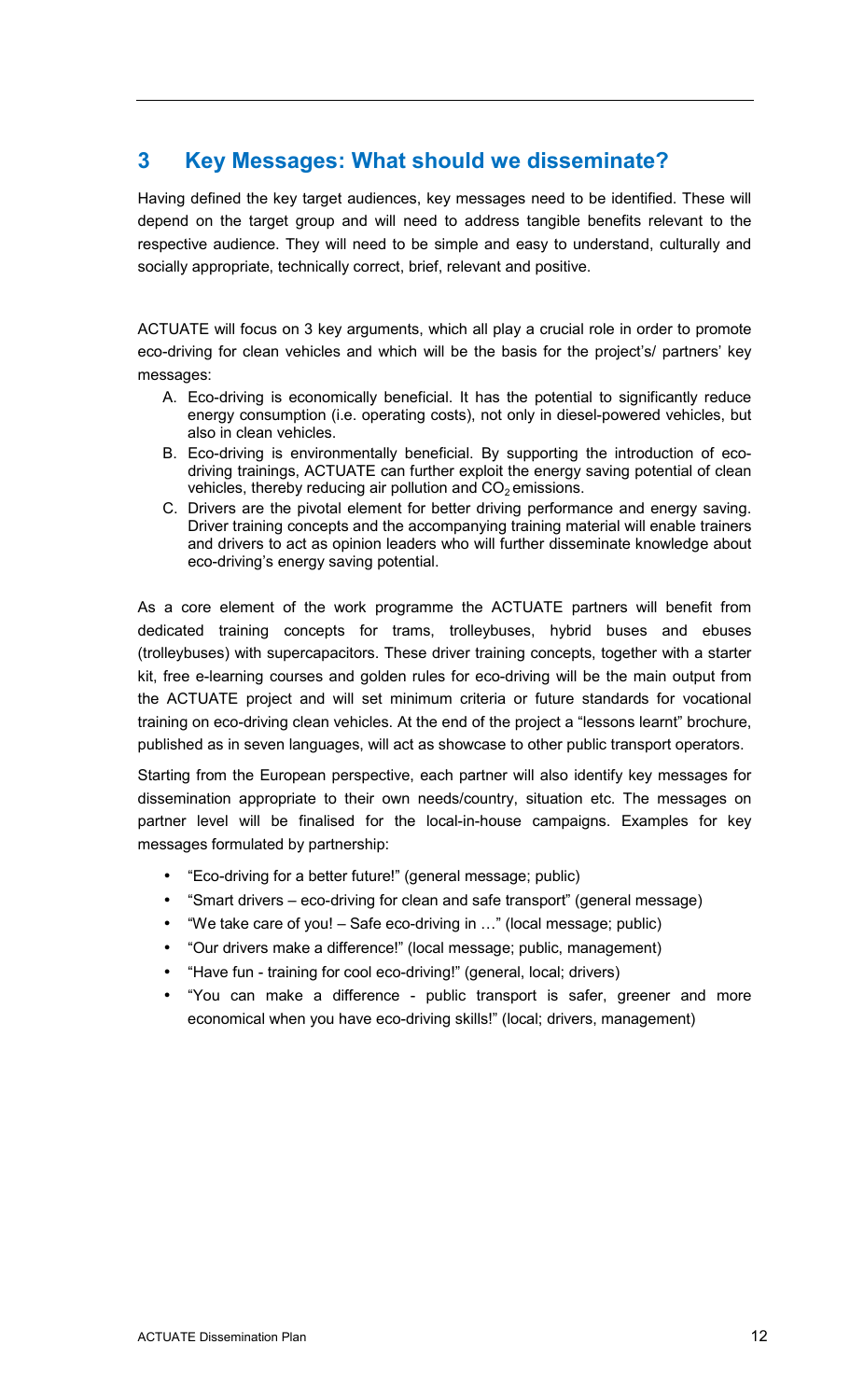# **4 Communication Methods: How to disseminate?**

# **4.1 Channels**

Communication channels are the means by which we contact our target audiences to let them know about the project and how it could benefit them. There is a wide variety of channels available and the appropriate methods will be selected for each audience being targeted, including:

- Networks (existing or new): face-to-face or internet; local, regional or national level
- Workshops / seminars / study visits: opportunity for discussion.
- Written materials: leaflets; brochures; reports; fact sheets; newsletters; press releases; articles; paper or electronic version.
- Internet: website (Facebook).
- Conferences: speaking or exhibiting.

These vary in the type of link established with the target audience, the number of people they reach and their effectiveness in getting the findings of the project accepted.

Going down the list, the nature of the link changes from being involved to being informed. Where an individual or organisation is involved in the project they will have a direct relationship with it and the contact is more likely to be effective. However, relatively few actors can have significant involvement, so they need to be carefully chosen.

Conversely, actors who just receive information about the project will be less involved but a wide range of target groups can be covered in this way. However, the contacts are likely to be less effective. We have to be aware that journalists will use information provided as they see fit. To assist with the correct interpretation, a supporting **media kit** consisting of a general introduction into the topic, an overview of the project, partner logos and photos will be produced and available for download on the ACTUATE website.

# **4.2 Use of existing networks and events**

In order to reach the main target groups it will be essential for the project to tap into existing networks and events with established mechanisms for dissemination of information and best practice including e-mail discussion groups, websites, newsletters, conferences and journals. These networks will vary between countries but can be expected to include networks representing:

- Driving instructors (Associations), driving schools
- Clean vehicle community
- Professionals in planning: mobility, transport, land use;
- Elected politicians;
- Urban public transport retailers and suppliers;
- Campaigning / membership organisations;
- Research and consultancy organisations;
- Training organisations / programmes, e.g. transport schools, urban planning schools etc.,
- Conference organisers and publishers of professional journals.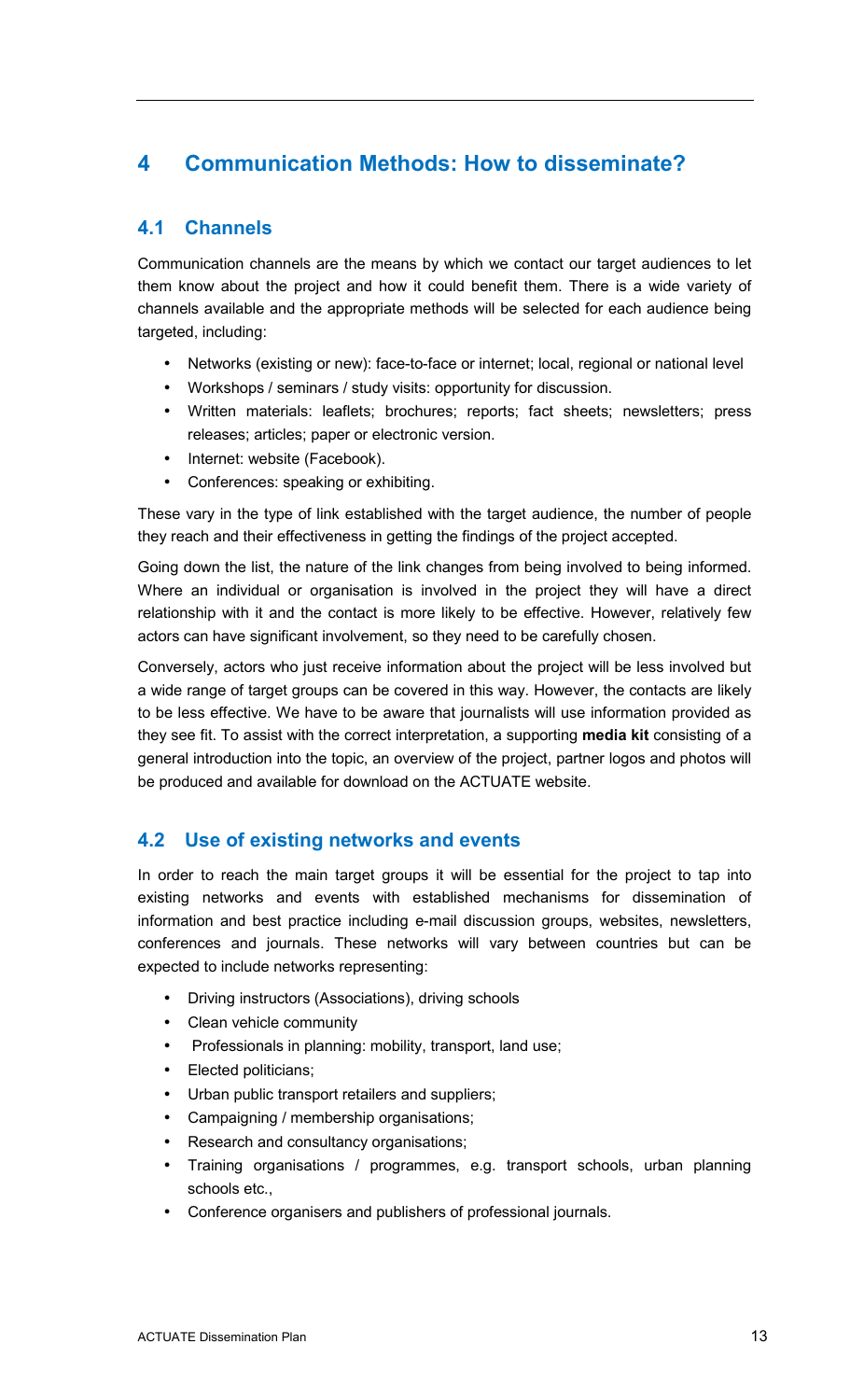To elaborate the overall Communications and Dissemination Plan we will require partners in each country to give input to the specific communication channels and to develop a dissemination plan for their country, identifying the existing professional and other networks that will provide access to the main target groups together with key contact people or organisations through which these networks can be accessed. In doing so, this will also provide an opportunity for partners to establish links with key individuals with whom they will work later in the project.

On the European level, networks such as trolley:motion, EFA (European Driving Schools Association) and VDV (Association of German Transport Companies) - are also important partners in disseminating the ACTUATE results.

# **4.3 Use of electronic media**

All relevant promotional material will be available in and digital format (project website, flyers, brochures, e-newsletters etc.), in order to avoid unnecessary use of paper.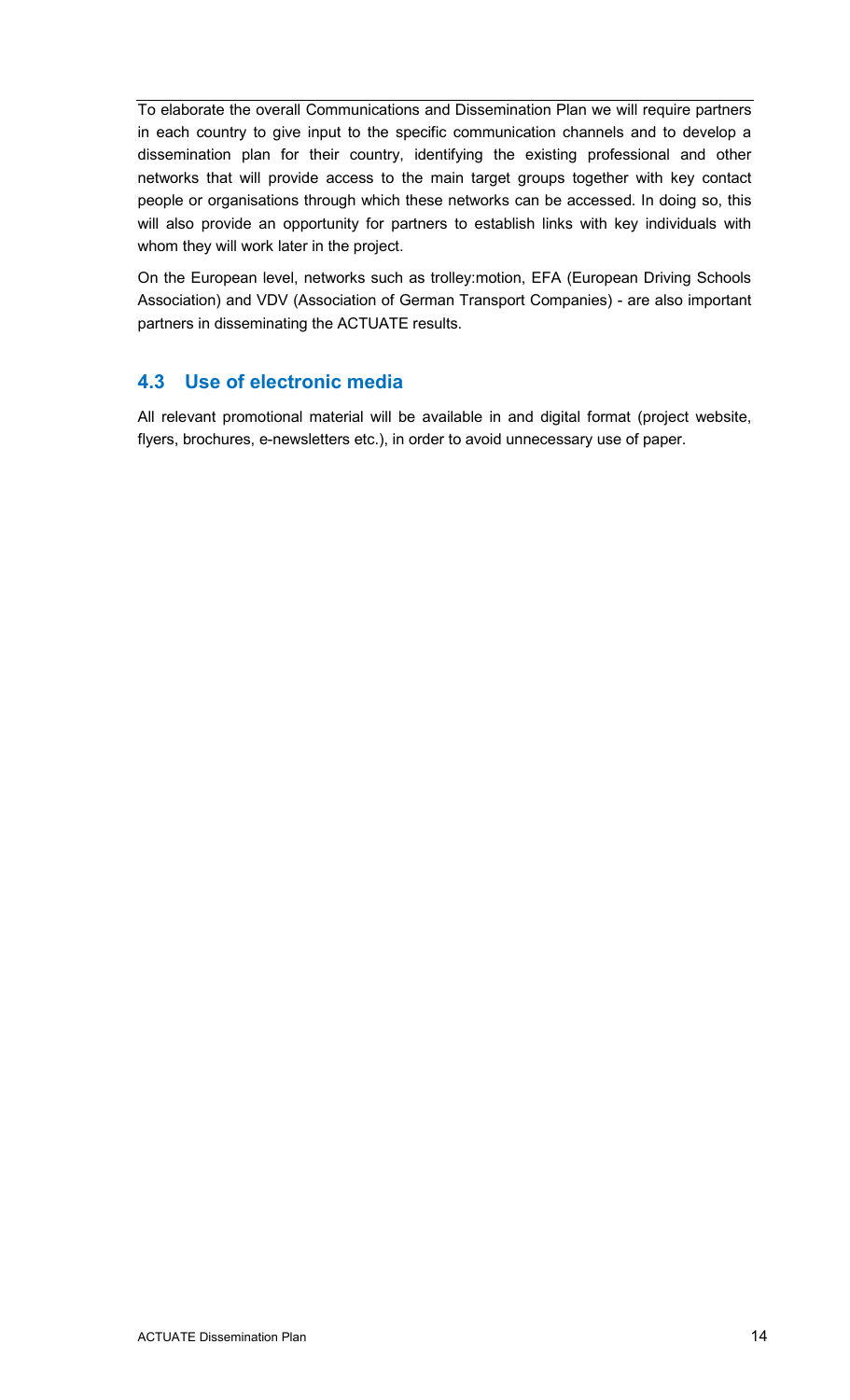# **5 Plan Activities**

## **5.1 Overview**

This chapter outlines the main communication and dissemination activities for each of the communication channels identified and lists timescales for completion of the activity and responsibilities. Where appropriate the main target group is identified.

# **5.2 General Activities**

#### **5.2.1 Preparation of project logotype and templates**

At the outset of the project a suitable Logotype and Project Corporate Identity guide has been designed and agreed upon with the partners:



Templates for deliverables, presentations and correspondence based on the Project Corporate Identity have been created to be used by all partners.

- Timescale: August 2012
- Lead: RC
- Task: 5.1

#### **5.2.2 Develop and maintain database of contacts**

The success of the ACTUATE project depends to a large extent on engaging with and gaining the support of potential beneficiaries of the project. **All partners will start collecting contact details of key actors within the target groups, and will maintain a record of all contacts with them.** This will include those made in the course of executing other work packages as well as all other relevant contacts. Initially this will take the form of an Excel spreadsheet and will be uploaded to the common project space SharePoint.

This database of contacts will inform the various dissemination activities throughout the project.

In addition to contacts within their own countries, details should also be recorded of key contacts in other countries or with an EC wide remit. Contents of these databases should be shared with other partners as appropriate. Personal data should be handled in accordance with EU Directive 95/46/EC:

http://ec.europa.eu/justice\_home/fsj/privacy/index\_en.htm

and within this framework, in a particular country, in accordance with the requirements of the National Data Protection Commissioner:

http://ec.europa.eu/justice\_home/fsj/privacy/nationalcomm/index\_en.htm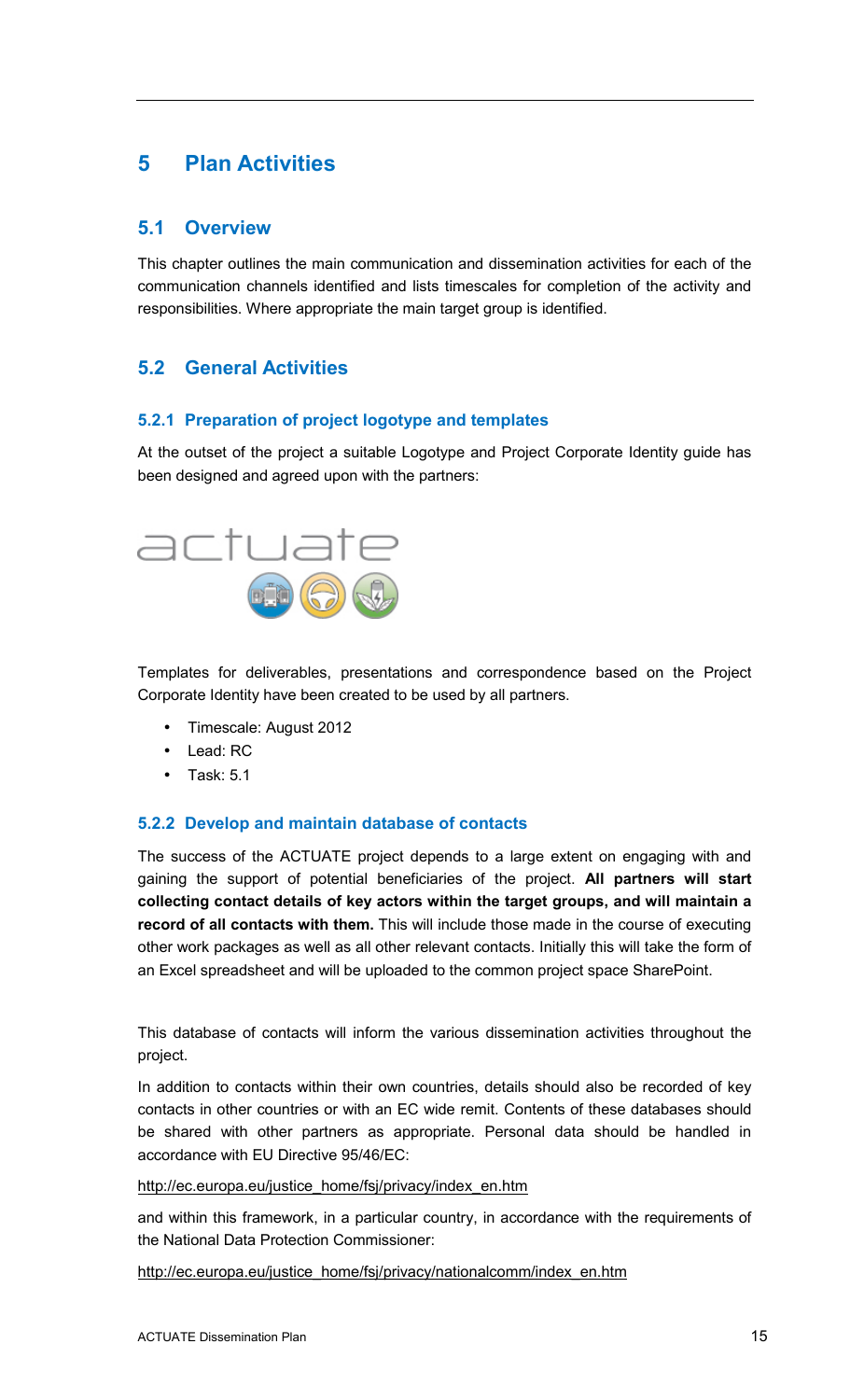- Timescale: Ongoing
- Lead: All partners
- Tasks: 5.1, 5.3

#### **5.2.3 Press Releases**

Regular press releases for relevant media will be prepared at intervals throughout the project when major project developments happen: of course everybody is free to publish press releases more frequently. A special media-kit including basic info and photos will be prepared in order to make the release attractive to journalists.

- Target audience: Media representatives
- Timescale: as required during project.
- Lead: TM
- Task: 5.3

To inform the media, all partners shall maintain and up to date list of key media contacts (professional journals, magazines, newsletters, email discussion groups and other media). To make media and press work more effective, several contact persons (varying with the different countries) will be announced on the ACTUATE website.

- Timescale: Ongoing
- Lead: All partners
- Task: 5.3

# **5.3 In-house campaigns**

A specific focus will be the preparation and implementation of local in-house campaigns which will accompany the training of drivers of the involved public transport operators. As the target group, drivers will be informed about the operators' goal to improve the environmental footprint by implementing safe eco-driving techniques and their aim to improve the perceived safety on board of high-voltage trolleybuses.

The in-house campaigns will include a common poster and flyer campaign to be applied in staff and class rooms etc., eLearning/edutainment modules and individual activities per partner (based on a comprehensive concept approach; discussed and agreed during the 2<sup>nd</sup> consortium meeting in Leipzig, December 2012). Furthermore, incentives to promote safe eco-driving and to foster a long-term change of driving behaviour will be developed on an individual basis. Several individual concepts and ideas have been developed by the operators and are currently being checked regarding their technical, economic and legal feasibility.

**BBG**, **DPMB** and **TEP** are planning to use a 'competitive' approach with incentives and rewards in their local in-house campaigns. At BBG bus drivers and trainers/instructors will collectively develop a goal regarding energy savings. In a team competition the drivers will then compete against each other in reaching the highest energy savings. At DPMB and TEP there will be a similar competition (only for each driver individually). While in Brno DPMB will issue wellness and dinner vouchers as rewards, in Parma the winning driver will be awarded in a public ceremony at the presence of public authorities. For both, driver rankings will be published on the intranet and in the periodical company magazines.

At **SAG** a more 'intrinsic' approach will be used, where after the trainings drivers will be asked to participate in a survey/quiz to check upon their knowledge regarding safe ecodriving of clean vehicles. Drivers who will answer the majority of questions correctly will be rewarded with a high-quality gadget (thermo mug). Other dissemination channels include: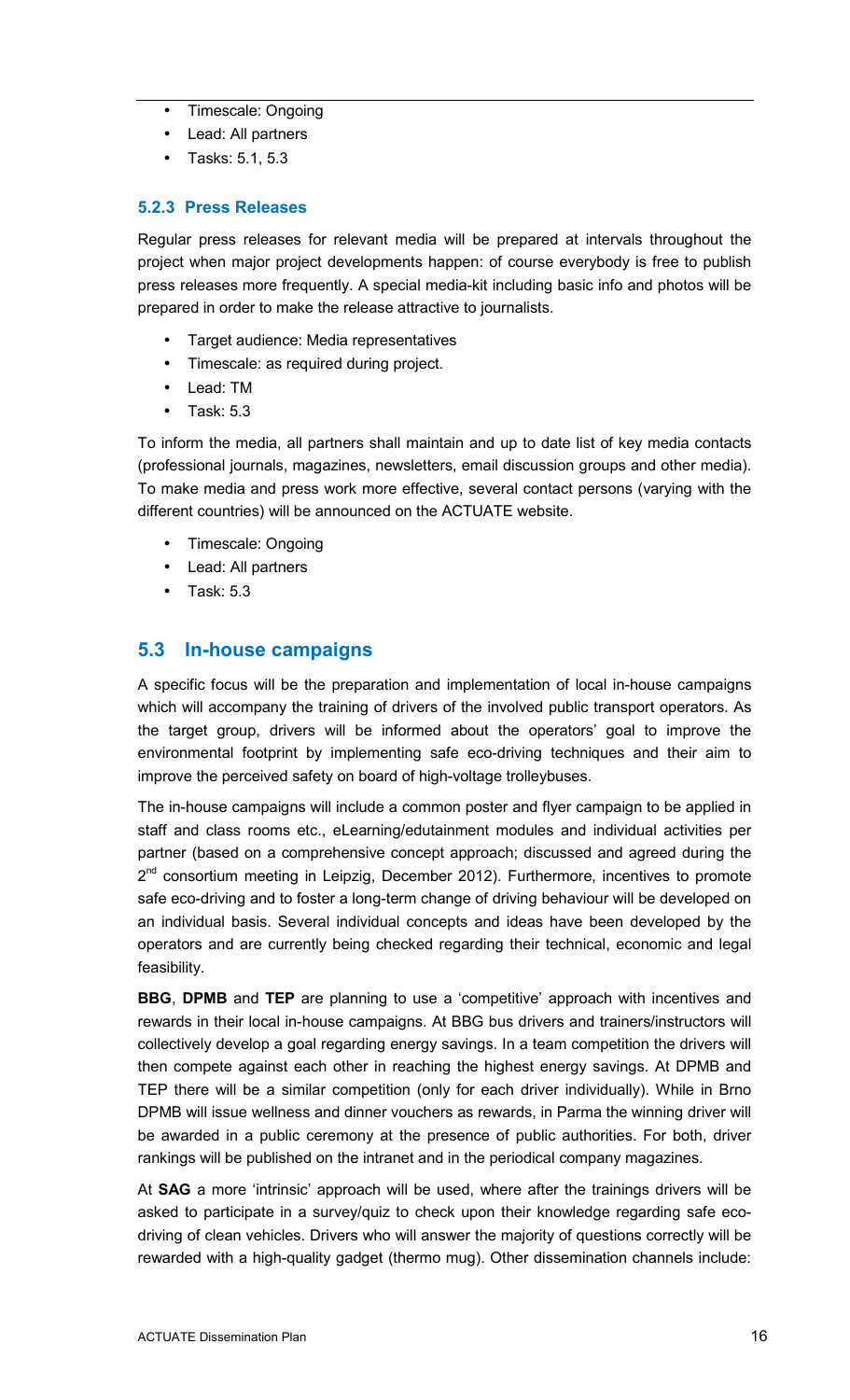employee newsletter, posters on bulletin boards in staff rooms, publications on the intranet and the customer magazine.

At **LVB** the 'green driver's license' ('EcoDriving Profi-Lizenz') will be introduced as a bonus scheme in order to motivate drivers to apply their acquired eco-driving skills. Collected bonus points can be cashed in at the LVB cafeteria or gym. Other dissemination channels in Leipzig include publications on the web- and intranet sites, in the employee magazine and posters ('Golden Rules of Eco-Driving'), stickers and flyers to be issued in staff rooms.

Starting point of each of these campaigns is the early involvement of employees and drivers as they are key stakeholders for the long-term success of the ACTUATE project (i.e. encouraging drivers to sustain their newly adapted driving behaviour). The different approaches of the in-house campaigns and their impacts will be assessed and lessons learnt will be exchanged.

- Target audience: drivers and employees
- Timescale: Start of campaigns from June/July 2013 on
- Lead: all involved public transport operators
- Task: 5.2

## **5.4 Networks**

#### **5.4.1 Existing E-mail Groups**

Partners will make regular use of existing e-mail discussion groups (e.g. trolley:motion reaching about 6.000 people) to raise an awareness of the ACTUATE project and to communicate key developments and findings during the course of the project.

Partners will need to identify the networks used by the key target groups in their own country or on a European wide level: these are likely to include transport professionals, researchers and membership organisations.

E-Mail groups to be used include: *Electrive.net, Emobility .net, Ecoway.ch and the UITP Trolleybus Working Group.*

- Target audience: Professionals, researchers; membership organisations
- Timescale: continuously
- Lead: TM, all partners

#### **5.4.2 Existing Networks and Web Portals**

To ensure a wider outreach of the ongoing project activities and achievements the partners will inform major European and national web portals in the field of transport and mobility, and bus (such as ELTIS and the TROLLEY Knowledge Center at European level).

Existing networks and web portals to be used include: the *Clean Fleets project, ecodrive.org, Eurailpress.de, newstix.de, eco-effect.org and the Clean Vehicle*  **Portal.** Via each of these networks and web portals at least one ACTUATE news item should be disseminated.

- Target audience: Professionals, researchers; membership organisations
- Timescale: Ongoing; request for news from TM on a regular basis
- Lead: TM
- Task: 5.3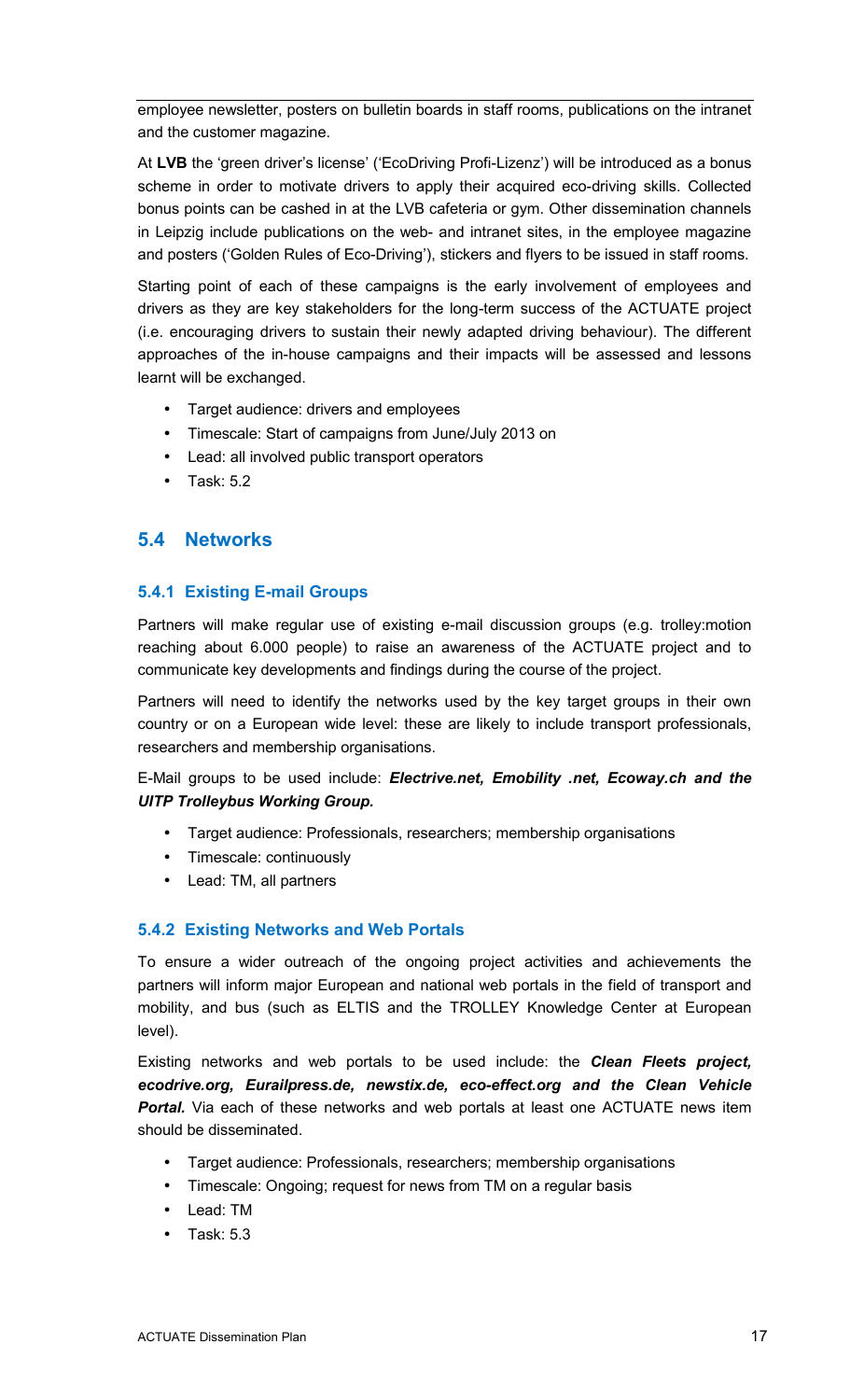*Each partner, working with any other partners in their own country, will identify appropriate national transport and mobility web portals for informing about the project updates and will report them to TM. To ensure effective dissemination TM will send out brief news to selected web portals, and will therefore request news from its partners on their local activities and updates on a regular basis.* 

# **5.5 Conferences, Seminars and Events**

Partners are encouraged to offer presentations at appropriate seminars and training events, mostly within their own country. To assist with this, a number of standard Power Point slides will be prepared, including basic project information, to give partners a tool for their presentations.

RC will prepare the layout for the slides, following which RC will fill the template with some basic facts. Each partner can then use the basic slideshow for their own presentations by adding specific facts or translations into their own language.

Key events in this context will be the yearly European Sustainable Energy Weeks and the European Mobility Week as ACTUATE addresses both topics where in particular the public transport operators can play an active role in the corresponding cities; e.g. the European Trolleybus Day celebrated in Brno, Parma and Eberswalde

- Timescale: to be agreed
- Lead: RC, all partners
- Task: 5.3

The following conferences/seminars will be attended by ACTUATE partners to give a presentation or to host an exhibition/info stand:

"Jahrestagung zum EU-Kraftfahrer 2012", 15./16. October 2012, Mannheim, Germany; host: VDV-Akademie – Verband Deutscher Verkehrsunternehmen Akademie

(Presentation by LAB; target group: driving instructors/multipliers)

- 3<sup>rd</sup> International Trolleybus Conference "New horizons for urban traffic", 23. October 2012, Leipzig, Germany; host trolley:motion (Exhibition stand by RC, TM; target group: transport professionals; public transport operators with clean vehicle fleets)
- Trolley Transferability Conference, 24. October 2012, Leipzig, Germany; host: trolley:motion (Exhibition stand by RC, TM; target group: transport professionals; public transport operators with clean vehicle fleets)

During the 3<sup>rd</sup> International Trolleybus Conference and the Trolley Transferability Conference together ca. 200 ACTUATE project flyers in English and German were handed out to the participants as part of the conference kit.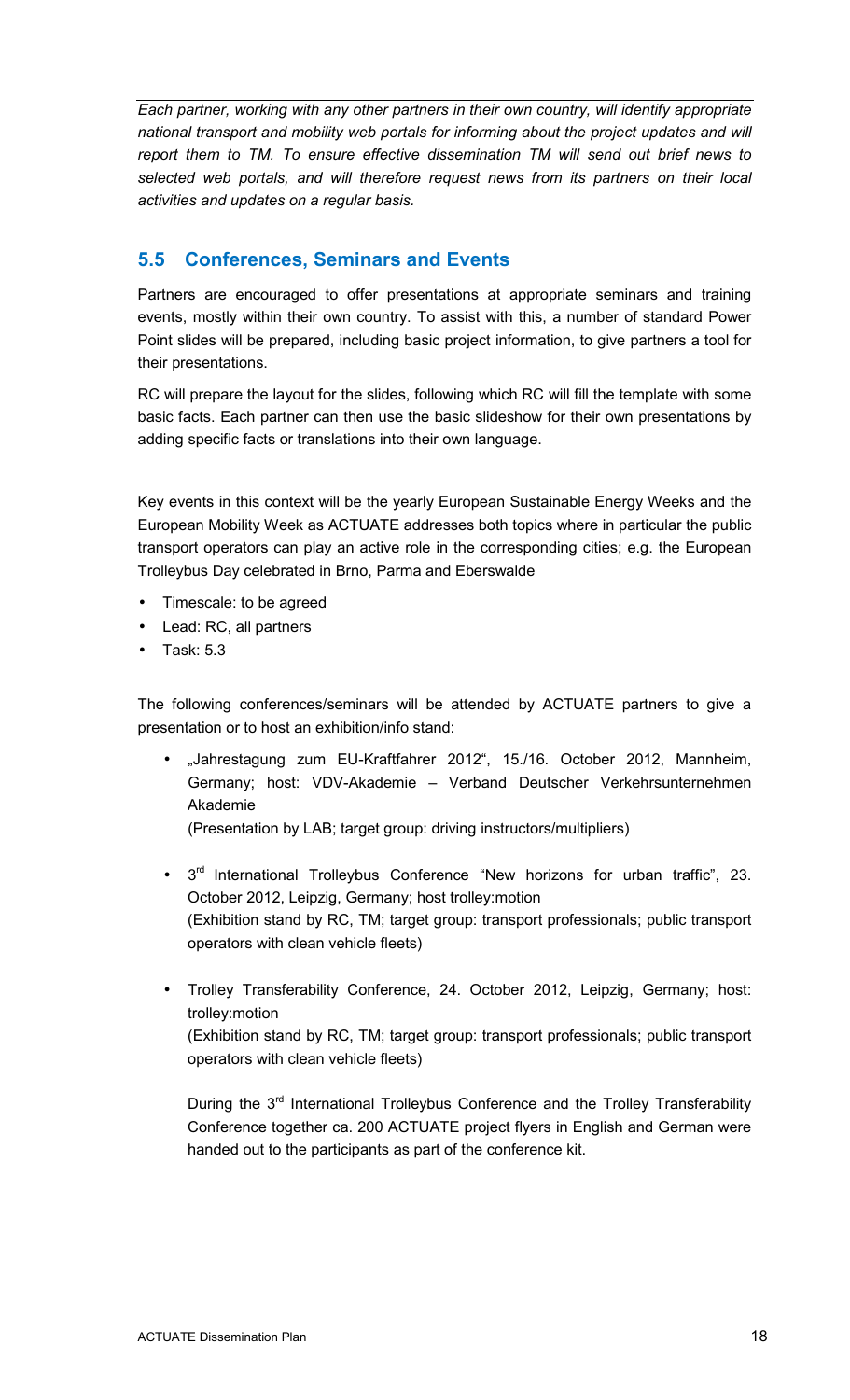

Info stand with ACTUATE roll-up posters and flyers in Leipzig (23/24.10.2012)

• UITP Trolleybus Working Group (TWG) meetings (October 2012, Leipzig, Germany; April 2013, Limoges, France; November 2013, Moscow, Russia; tbd); RC as a member of UITP's TWG will report on a regular basis about ACTUATE'S status

(Presentation by RC; target group: trolleybus operators, clean vehicle industry, multipliers; 30 ACTUATE project flyers in English were handed out to meeting participants.)

- "Fit for the 21st century?  $-$  Professional drivers qualification" Workshop, 15. April 2013, Berlin, Germany; host: associated partner DEKRA Academy (Participation by RC to exchange with national authorities and education experts, multipliers)
- "Fahrlehrer-Weiterbildung für Straßen-/Stadt- und U-Bahn", 22./23. April 2013, 23./24. September 2013 and 2./3. December 2013, Leipzig, Germany; host: VDV Akademie – Verband Deutscher Verkehrsunternehmen Akademie (Presentation by RC; target group: driving instructors/multipliers; on each of the three events approximately 30 German flyers were/ will be distributed to participants)
- "11. Internationale Salzburger Verkehrstage", 14.-16. October 2013, Salzburg, Austria; host: Regionale Schienen (Presentation and exhibition stand by SAG; target group: transport professionals, multipliers; approximately 150 German and 150 English flyers will be handed out)
- Busworld Kortrijk 2013 exhibition, 18.-23. October 2013, Kortrijk, Belgium; currently in discussion how to integrate the ACTUATE project into the stand of partner Van Hool (target group: clean vehicle industry, public transport and trolleybus operators, transport professionals)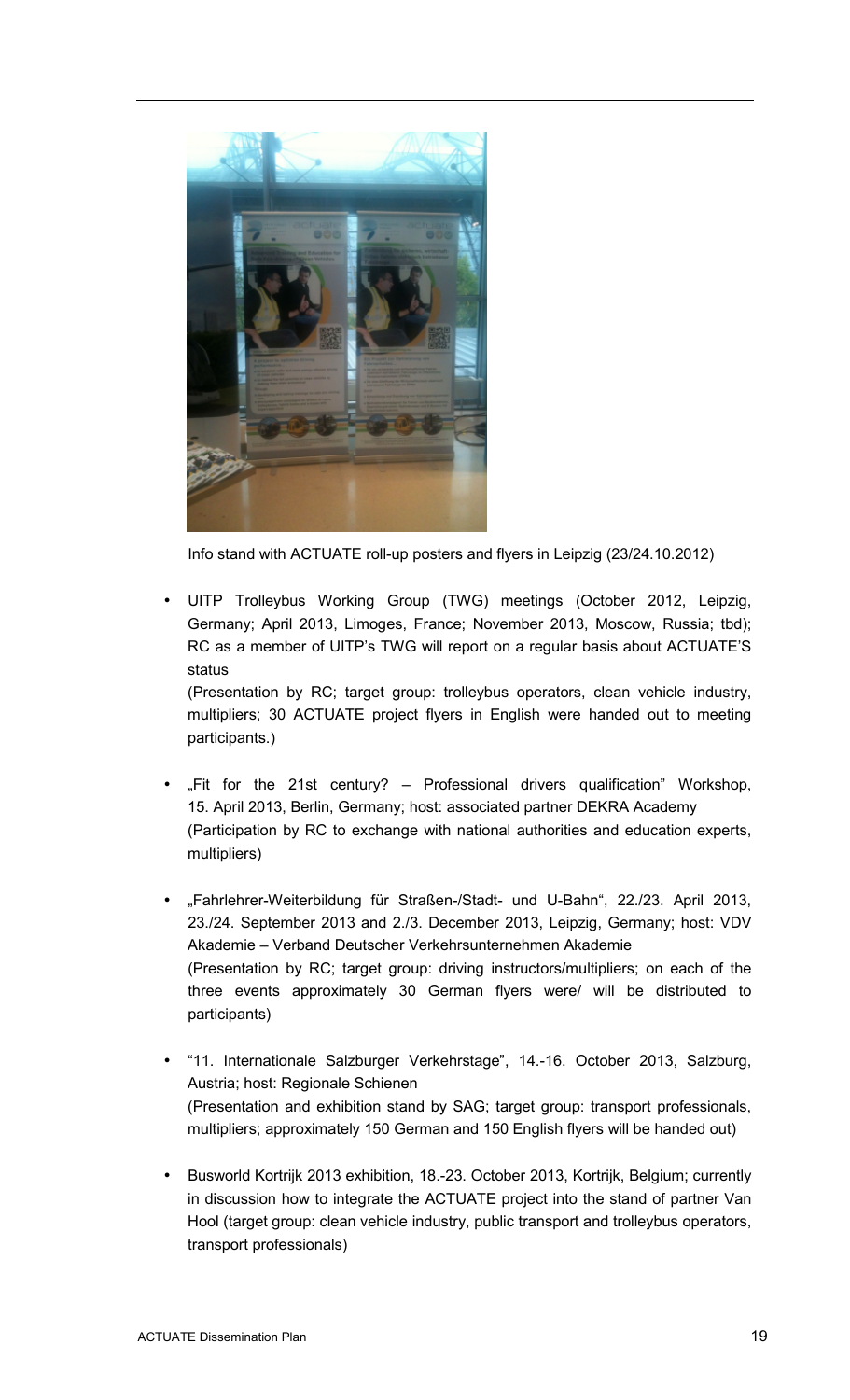- Transport Research Arena 2014, 14.-17. April 2014, Paris, France; ACTUATE paper has been accepted to be presented at the conference (target groups: transport professionals, multipliers, transport academia)
- InnoTrans 2014, 23.-26. September 2014, Berlin; trolley:motion members will disseminate ACTUATE project flyers in German and English at their exhibition stands (target group: clean vehicle industry, public transport operators, transport professionals, multipliers)
- Tram, trolleybus and ebus working group meetings of national associations of public transport operators (tbd); LVB, BBG & SAG (member of VDV, TEP (member of ASSTRA) and DPMB (member of SDP CR) will report on a regular basis about ACTUATE's status at these working meetings (target group: operators with clean vehicle fleets, multipliers; on each national event flyers in the respective language and in English will be disseminated)
- $\bullet$  4<sup>th</sup> International Trolleybus Conference, Autumn 2014, tbd (host: trolley:motion, Presentation and exhibition stand by trolley:motion and RC, dissemination of project flyers in all project languages; target group: trolleybus operators, clean vehicle industry, multipliers)
- Final Conference attracting a minimum of 80 delegates from within ACTUATE's target group (target group: transport professionals; multipliers)
- Target audience: to be determined per event
- Timescale: Ongoing
- Lead: All partners
- Task: 5.3

# **5.6 Written materials**

#### **5.6.1 Project flyer**

Promotional flyers summarising aims and key objectives of the project will be produced (in the languages EN, DE, IT, CZ, FR, ES and PL). They will be distributed at meetings and other events attended by partners and will be available for download via ACTUATE's website.

In a large scale mailing the project flyer will be sent to all European cities/ public transport operators operating ebuses (incl. trolleybuses) and trams. The mailing will include a short ACTUATE summary/factsheet and a project flyer in the respective national language and/or English.

The partners hand-out the flyers to delegations visiting the ACTUATE partner organisations. E.g. SAG welcomes delegations of transport professionals at least every other week (e.g. 15 operation managers of DB AG, 26 representatives from Stuttgarter Straßenbahnen AG in September 2012). Project partners who will in turn visit other public transport operators for knowledge exchange will provide their hosts with ACTUATE project flyers and information for further dissemination (i.e. RC was invited for a site visit at associated partner PKT Gdynia in 06/2013 and handed out 30 Polish flyers).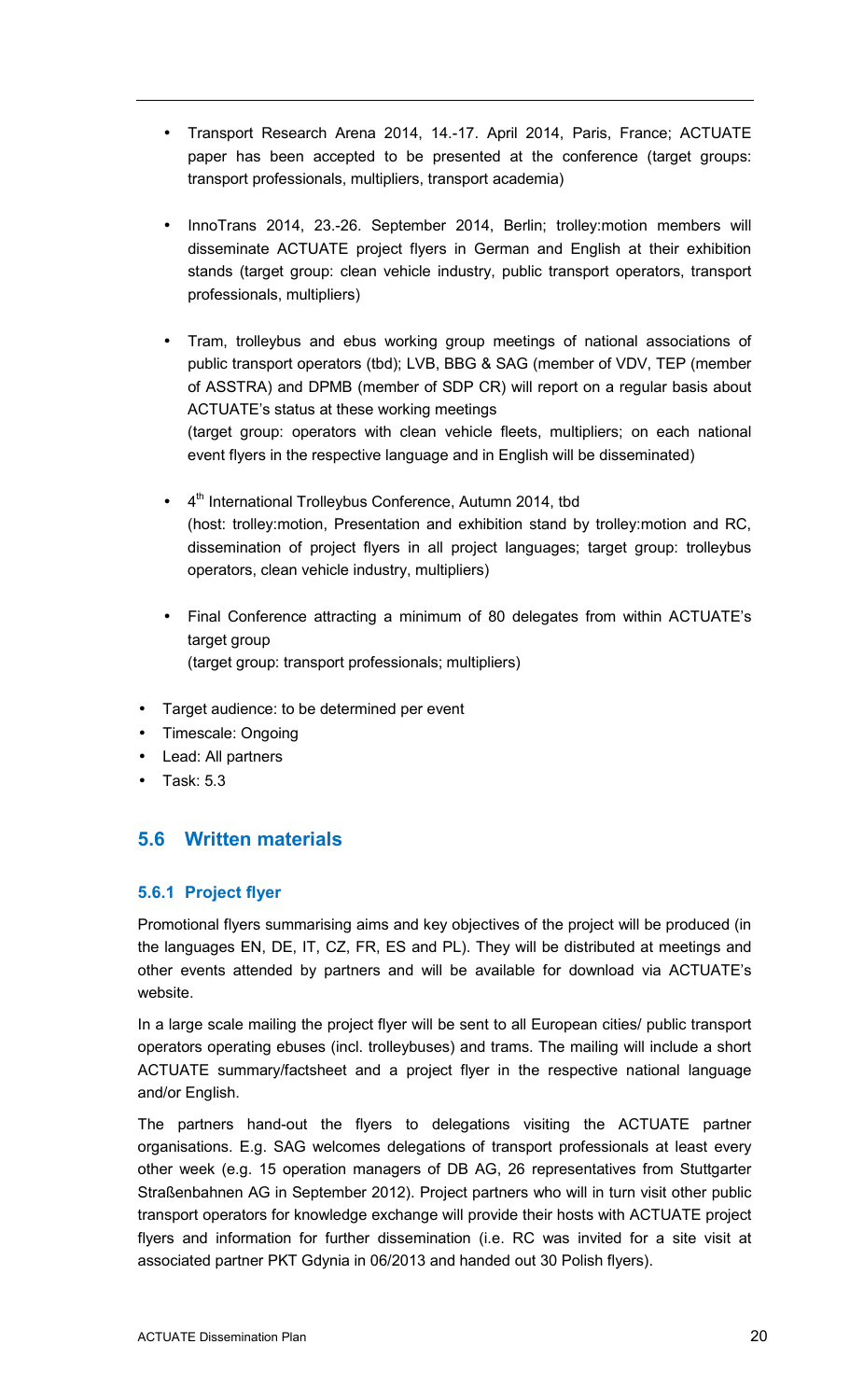- Target audience: transport professionals and individual users
- Timescale: August 2012
- Lead: RC
- Deliverable: D 5.4

### **5.6.2 Lessons learnt brochure/ Glossy Report**

In order to make the conclusions of ACTUATE available to a wider audience, a "lessons learnt" brochure in form of a Glossy (Final Publishable Result-Oriented) Report will be produced in seven languages (EN, DE, IT, CZ, FR, ES and PL) to summarise the results and recommendations of ACTUATE.

The "lessons learnt" brochure will be disseminated during ACTUATE's final conference, it will be available for download in all project languages on the website and published as a case study on ELTIS and in the TROLLEY Knowledge Center. It will also be part of the "Starter Kit" (see 5.6.3).

- Target audience: transport professionals, any other interested parties
- Timescale: October 2014
- Lead: RC
- Task: 5.3, 5.4; deliverable D5.6

### **5.6.3 Starter Kit**

The main hand-out for each PT operator interested in safe eco-driving will be the "Starter Kit". The "Starter Kit" will comprise extracts from the trainings (e.g. "10 golden rules for safe eco-driving per clean vehicle type"), the "lessons learnt brochure" supporting documents like evaluation results on achieved energy-savings through safe eco-driving, quotes from drivers who participated in "Pilot Trainings" and from managers/ directors from involved PT operators and industry as well as some gadgets. The "Starter Kit" will be promoted for commercial exploitation (marketing after the end of the project) and disseminated to at least 200 addressees (a list of cities operating trams and ebuses is currently being compiled). In addition, the "Starter Kit" will be disseminated during ACTUATE's final conference and the  $4<sup>th</sup>$  International Trolleybus Conference.

- Target audience: transport professionals
- Timescale: October 2014
- Lead: RC
- Task: 5.4; deliverable D3.5

#### **5.6.4 Roll up posters**

4 roll up posters in English, German, Czech and Italian will be produced with key words about the projects' objectives. They will be used during fairs and conferences.

- Target audience: transport professionals, any other interested parties
- Timescale: September 2012
- Lead: RC
- Task: 5.3; deliverable D5.2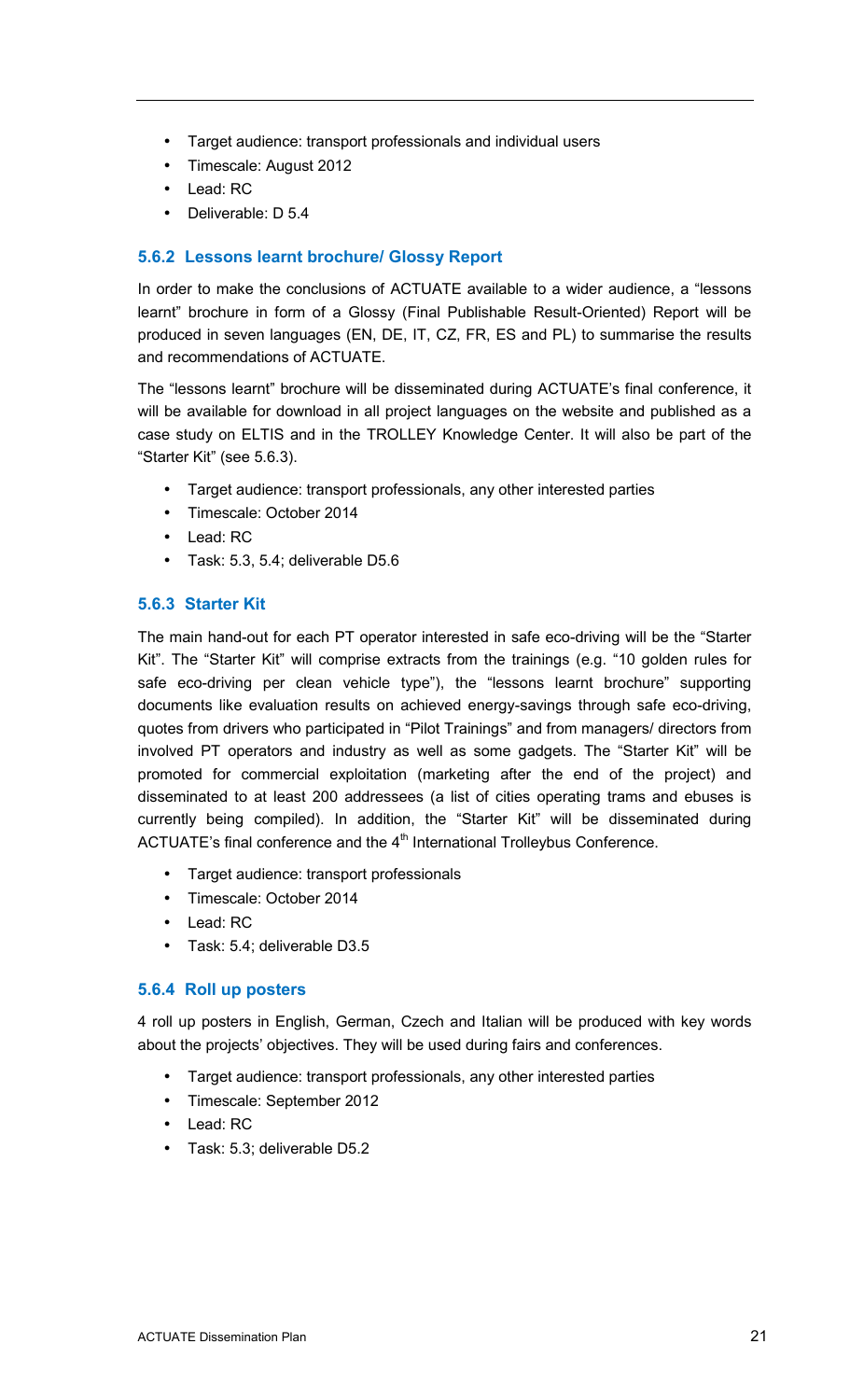# **5.7 Internet**

#### **5.7.1 Public Project Website**

The project website will be a key element of the communication and dissemination channels. This website will contain all relevant information about ACTUATE and the progress of the project in English, with some parts in the languages of the project consortium partners (DE, IT, CZ) and in additional languages (FR, ES, PL).

It can be expected to include working papers, photographs, fact sheets and regular news to inform about the local activates. Content will mainly be provided by TM and RC, input by all project partners (up on request).

- Target audience: transport professionals, any other interested parties
- Timescale: External (public) part of the web site October 2012
- Lead: RC, TM
- Task: 5.3; deliverable D5.3

## **5.7.2 Training material (available as download)**

Training material for safe eco-driving will be developed for each of the following vehicle types: trams, hybrid buses, trolleybuses, as well as trolleybuses and e-buses equipped with supercapacitors. They will be available to all interested stakeholders as free downloads from the ACTUATE website. The material will be provided in Czech, English, French, German, Italian, Polish and Spanish.

- Target audience: transport professionals, any other interested parties
- Timescale: December 2012
- Lead: SAG
- Deliverable: D3.2

#### **5.7.3 Project E-Newsletters**

During the course of the project four e-newsletters will be prepared, produced and disseminated. These should have a wide circulation but will predominantly be targeted at those parties who are being 'informed' rather than those being reached by the channels that 'involve'.

The newsletter is aimed at European/international dissemination. It will contain: a) news from the partners within the ACTUATE framework of the trainings; b) information on how to benefit from ACTUATE (e.g. evaluation/results of the trainings) and the possibility of downloading training material; c) information about important events.

- Target audience: transport professionals, any other interested parties
- Timescale: December 2012; May/June 2013; December 2013; June 2014
- Lead: TM
- Task: 5.3; deliverable: D5.2

# **5.8 Feedback on Implementation of Actions**

Work Package 1 includes a requirement for each partner to deliver a short internal progress report to the coordinator every six months. The reporting will include a section on implementation of dissemination activities as well as on planned dissemination activities, which will be the basis/input for a regular update of the Dissemination Plan.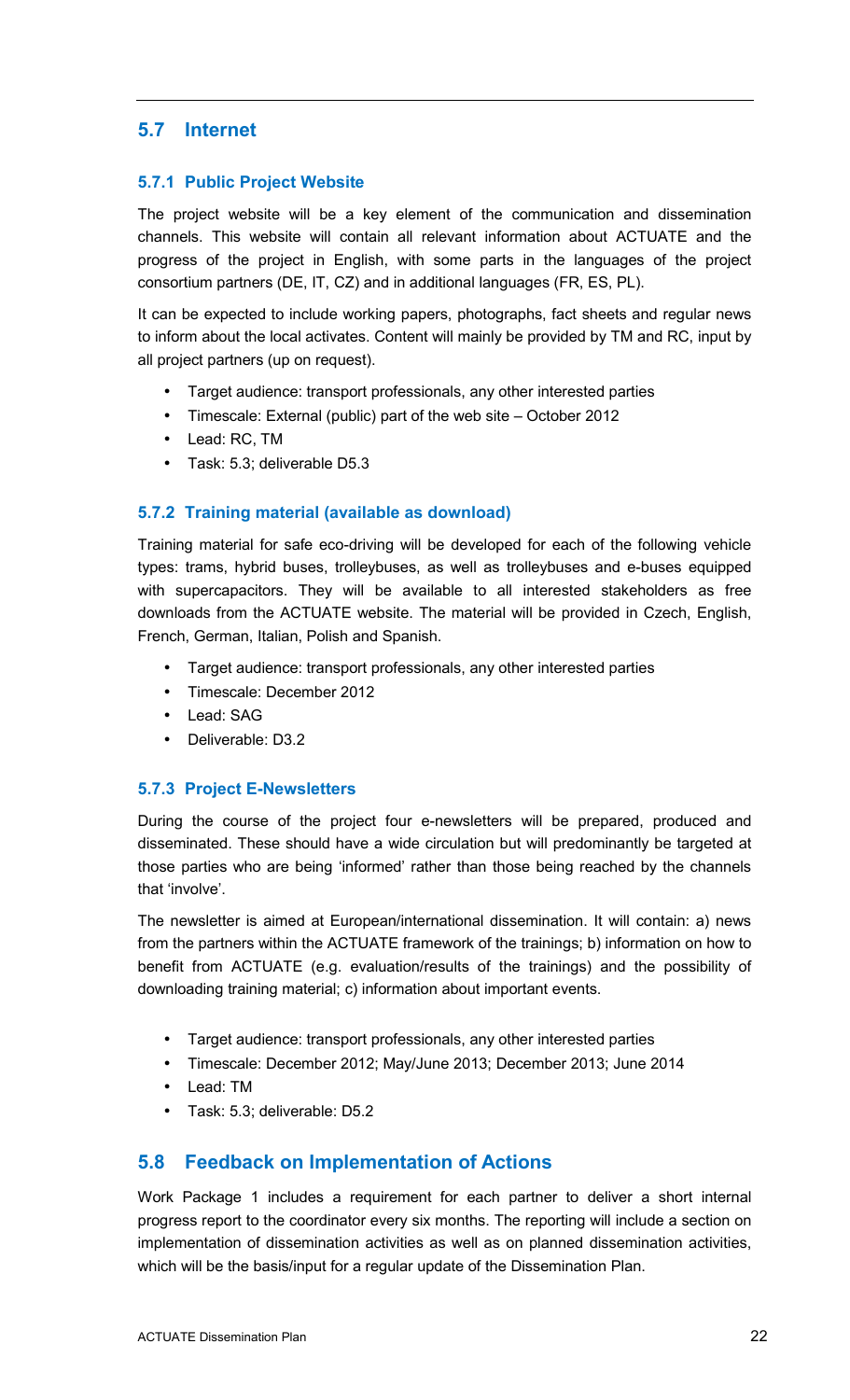# **6 Risk Assessment and evaluation of the project's dissemination activities**

# **6.1 Risk assessment**

The ACTUATE partners have identified potential risks on project, work package and partner level in a risk register (deliverable D.1.1), as they could be identified at the beginning of the project (the risk register will be updated continuously). The relevant risks for the dissemination work of ACTUATE (in particular related to WP5) are listed in the following (extract from ACTUATE's risk register). It includes a description of the risk, an estimation of the likelihood of risks and the outline of corresponding contingency plans.

The main risks associated with this work package are: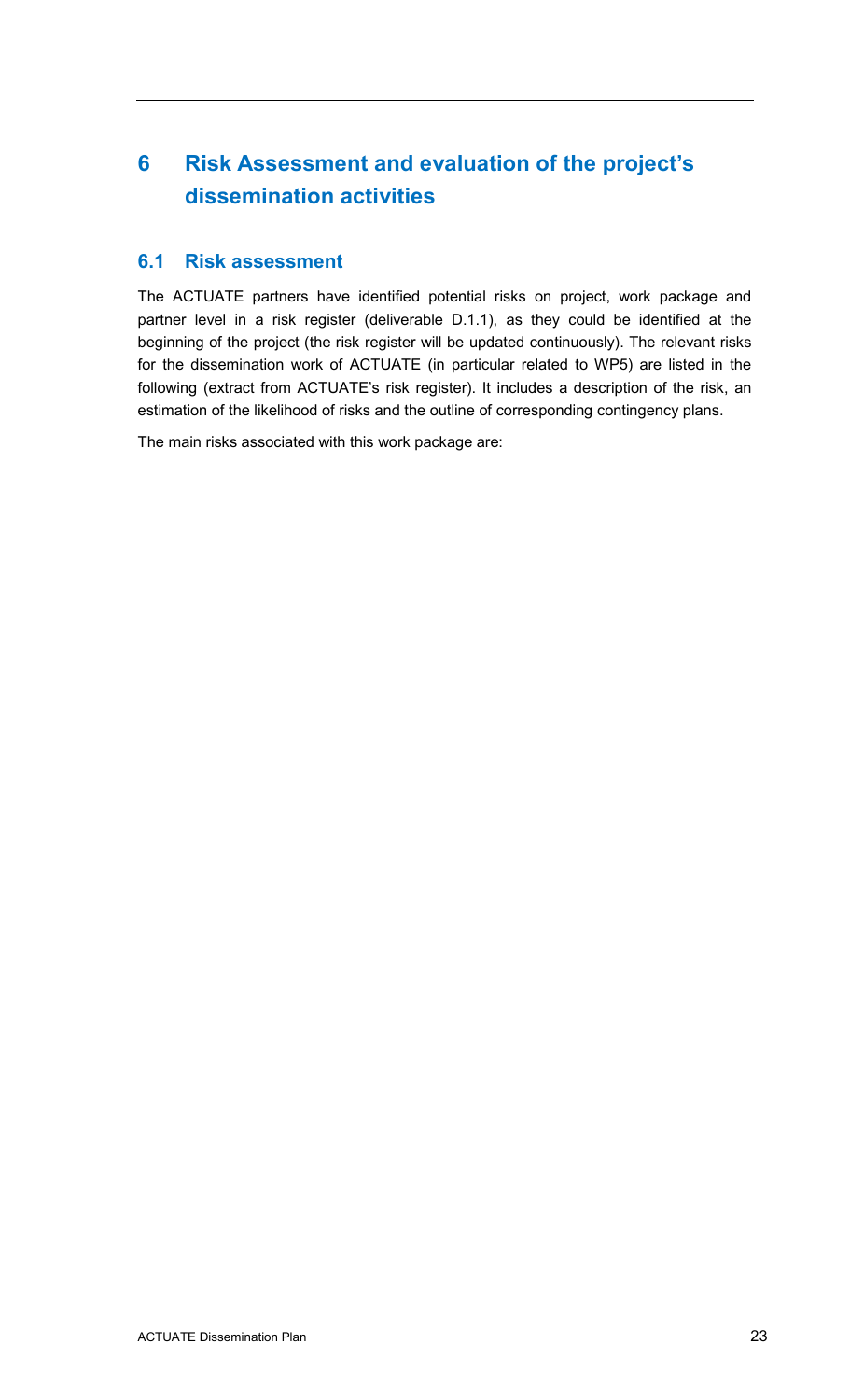| <b>WP</b> | <b>Task</b>                                                                 | <b>Possible risk</b><br>(Type of risk)                                                                                                                                     | Probability of<br>$rist^1$ | <b>Expected Impact</b>                                                                       | <b>Contingency plan</b>                                                                                                                                                                                                                         |  |  |  |  |  |  |  |
|-----------|-----------------------------------------------------------------------------|----------------------------------------------------------------------------------------------------------------------------------------------------------------------------|----------------------------|----------------------------------------------------------------------------------------------|-------------------------------------------------------------------------------------------------------------------------------------------------------------------------------------------------------------------------------------------------|--|--|--|--|--|--|--|
|           | 5 Promotion of safe eco-driving of clean vehicles and project dissemination |                                                                                                                                                                            |                            |                                                                                              |                                                                                                                                                                                                                                                 |  |  |  |  |  |  |  |
|           | 5.1                                                                         | Selection of wrong target audience<br>(dissemination)                                                                                                                      |                            | Lack of awareness of the<br>project by stakeholders                                          | Review of the Dissemination plan (D5.1)                                                                                                                                                                                                         |  |  |  |  |  |  |  |
|           | 5.1                                                                         | Budget overspending for promotion<br>activities (financial)                                                                                                                | M                          | Non efficient use of the grant for<br>activities                                             | Regular monitoring of promotion budget                                                                                                                                                                                                          |  |  |  |  |  |  |  |
|           | 5.2                                                                         | Low impact of in-house campaign due to<br>given feedback (and evaluation results<br>regarding energy efficiency, compared to<br>effects during trainings) (implementation) | L/M                        | Redefinition and initiation of<br>consortia deliverables                                     | Consultation with partners to rework the<br>concept; better involvement of drivers as<br>main target group to define activities;<br>compare different local concepts and their<br>impact to exchange best-practices at the<br>earliest possible |  |  |  |  |  |  |  |
|           | 5.2                                                                         | Poor implementation of in-house<br>campaign; no sufficient budget for<br>campaign implementation<br>(implementation, financial)                                            | M                          | Lack of project visibility to the<br>main target groups: drivers of<br>involved PT operators | Consultation with partners to rework the<br>concept and to assess possibilities for<br>budget shifts (if needed)                                                                                                                                |  |  |  |  |  |  |  |
|           | 5.3                                                                         | Late updates about the projects through<br>networks on-line and platforms<br>(dissemination)                                                                               | L                          | Lack of project visibility to the<br>external world                                          | Review of the dissemination plan to set news<br>delivery to networks and platforms                                                                                                                                                              |  |  |  |  |  |  |  |
|           | 5.3                                                                         | Lack of topic-related events where to<br>promote the project (dissemination)                                                                                               |                            | Lack of project visibility to the<br>external world                                          | Consultation with partners to set a calendar<br>of events for dissemination, set alternative<br>strategies for the project communication and<br>dissemination                                                                                   |  |  |  |  |  |  |  |

 $1$  L : low probability; M : medium probability; H : high probability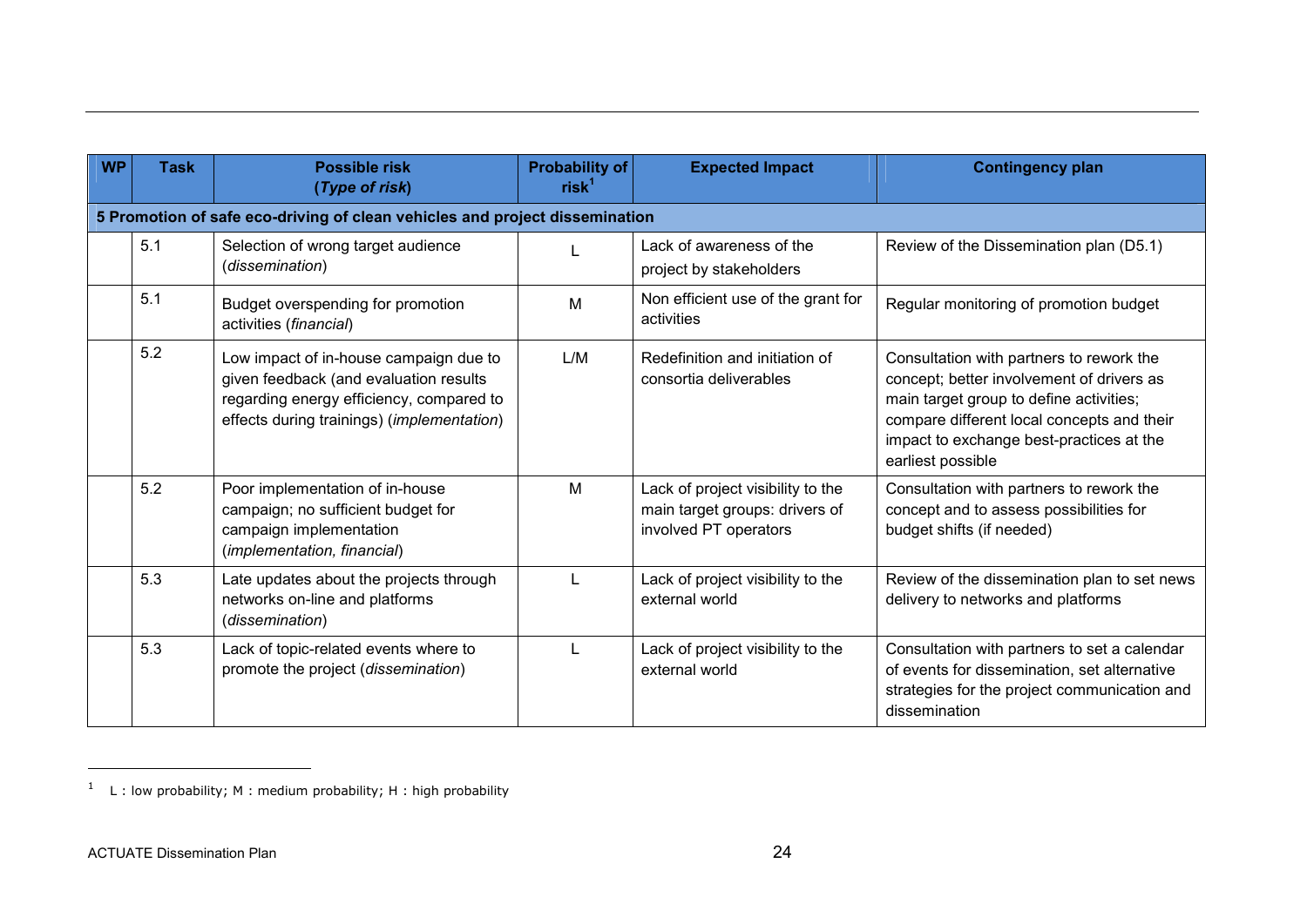# **6.2 Evaluation of the project's dissemination activities**

An evaluation of impacts or effects assesses the successes that can be attributed to a particular ACTUATE dissemination activity, such as the distribution of informational material or giving a speech. Of course, the success criteria also depend on the defined aims. ACTUATE'S aim is to raise awareness for the potential of optimised energy efficiency of clean vehicles though trainings for safe eco-driving of clean vehicles.

Evaluation of success attributed to specific dissemination/promotional activities can be conducted in different ways depending on the chosen approach. Whereas an activity aimed at a specific, predefined target group or individual (e.g. the general public at local outdoor events or a presentation for decision makers) can be relatively easily tracked (e.g. through questionnaires, interviews etc.), the success of for instance a flyer, newsletter, or exhibition stand at a larger audience is significantly more difficult to measure.

#### **Quantitative evaluation**

Quantitative evaluation of ACTUATE's dissemination activities can be based on the number of website visits, hits and downloads of material that is provided there (e.g. training materials, flyer, publications etc.). The latter gives a good overview on which issues seem to be more interesting than others. A spike in "hits" soon after an activity is launched is a fairly clear indication that the specific dissemination activity is responsible for the additional website visits.

Also counting can be used to evaluate the success of a promotional events (e.g. participants of events like trainings or conferences) by counting (or estimating the number of) visitors. Media presence, assessed by the quantity and frequency of reporting about the project can be used as quantitative and qualitative way of evaluating ACTUATE'S dissemination activities.

#### **Qualitative evaluation**

Interviews, surveys, or questionnaires are methods of qualitative evaluation to be applied in ACTUATE. In the framework of the evaluation of the in-house campaigns as well as for the training quality, a set of ACTUATE-specific questions will be prepared which are the same for all partners or involved public transport operators respectively.

The number of independent contacts of interested parties (e.g. established by e-mailing in order to become a test partner for ACTUATE as announced in the project flyer) is another indicator of the success of the dissemination work, as well as the general visibility and notice of the project.

See below a list of defined performance indicators to evaluate the impact of ACTUATE's dissemination/promotional activities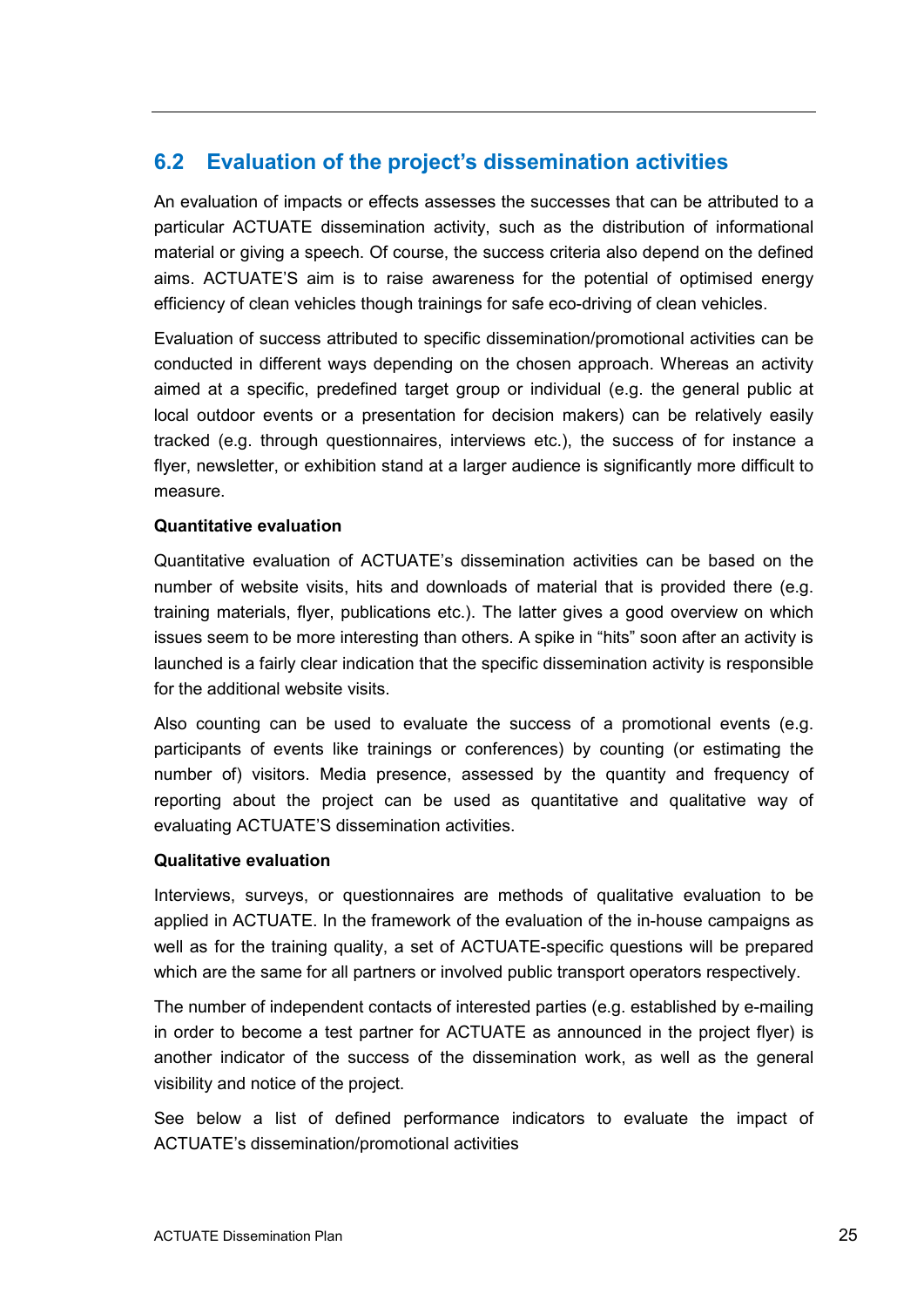#### **Performance Indicators**

| <b>ACTUATE activity</b>                                      | <b>Amount</b>                         | <b>Indicator</b>                                              | <b>Target size</b> |
|--------------------------------------------------------------|---------------------------------------|---------------------------------------------------------------|--------------------|
| <b>Reference of ACTUATE at</b><br>platforms (e.g. ELTIS)     | 4 platforms                           | Number of<br>references                                       | 10                 |
| <b>ACTUATE e-newsletter</b>                                  | 4                                     | Number of<br>recipients/<br>readers                           | 6,000              |
| <b>ACTUATE project flyer</b>                                 | 1 (different<br>language<br>versions) | Number of copies<br>distributed                               | 4.000              |
| <b>ACTUATE training participants</b>                         | 200                                   | Number of<br>participants                                     | 1.000              |
| <b>Press releases</b>                                        | $2 - 3$                               | Number of<br>articles/reports                                 | 10                 |
| <b>ACTUATE media kit</b>                                     | $\mathbf{1}$                          | Number of media<br>"packages"<br>downloaded from<br>website   | 40                 |
| <b>ACTUATE training materials</b>                            | $6 - 8$                               | Number of training<br>materials<br>downloaded from<br>website | 50                 |
| <b>Website</b>                                               | 1                                     | Number of visits                                              | 5,000              |
| <b>Website</b>                                               | 1                                     | Website hits                                                  | 10,000             |
| <b>Website</b>                                               | 1                                     | Website downloads                                             | 300                |
| <b>ACTUATE eLearning modules</b>                             | $1 - 4$                               | Number of<br>registrations                                    | 40                 |
| <b>ACTUATE</b> "Starter Kit"                                 | $\mathbf{1}$                          | Number of<br>recipients                                       | 200                |
| <b>Final conference</b>                                      | 1                                     | Number of<br>participants                                     | 80                 |
| Pilot (test) trainings by external<br>operators              | $\overline{\phantom{a}}$              | Number of<br>operators                                        | 10                 |
| <b>ACTUATE in-house campaign</b>                             | 5                                     | Number of<br>recipients                                       | 1,000-1,500        |
| <b>Speeches at external</b><br>national/international events | 12                                    | Number of people<br>reached                                   | 1,000              |
| <b>Presentation at local events</b>                          | 10                                    | Number of people<br>reached                                   | 5,000              |

The amounts and target size represent just estimates and will be adapted during the lifetime of the project taking into account actual project progress and developments.